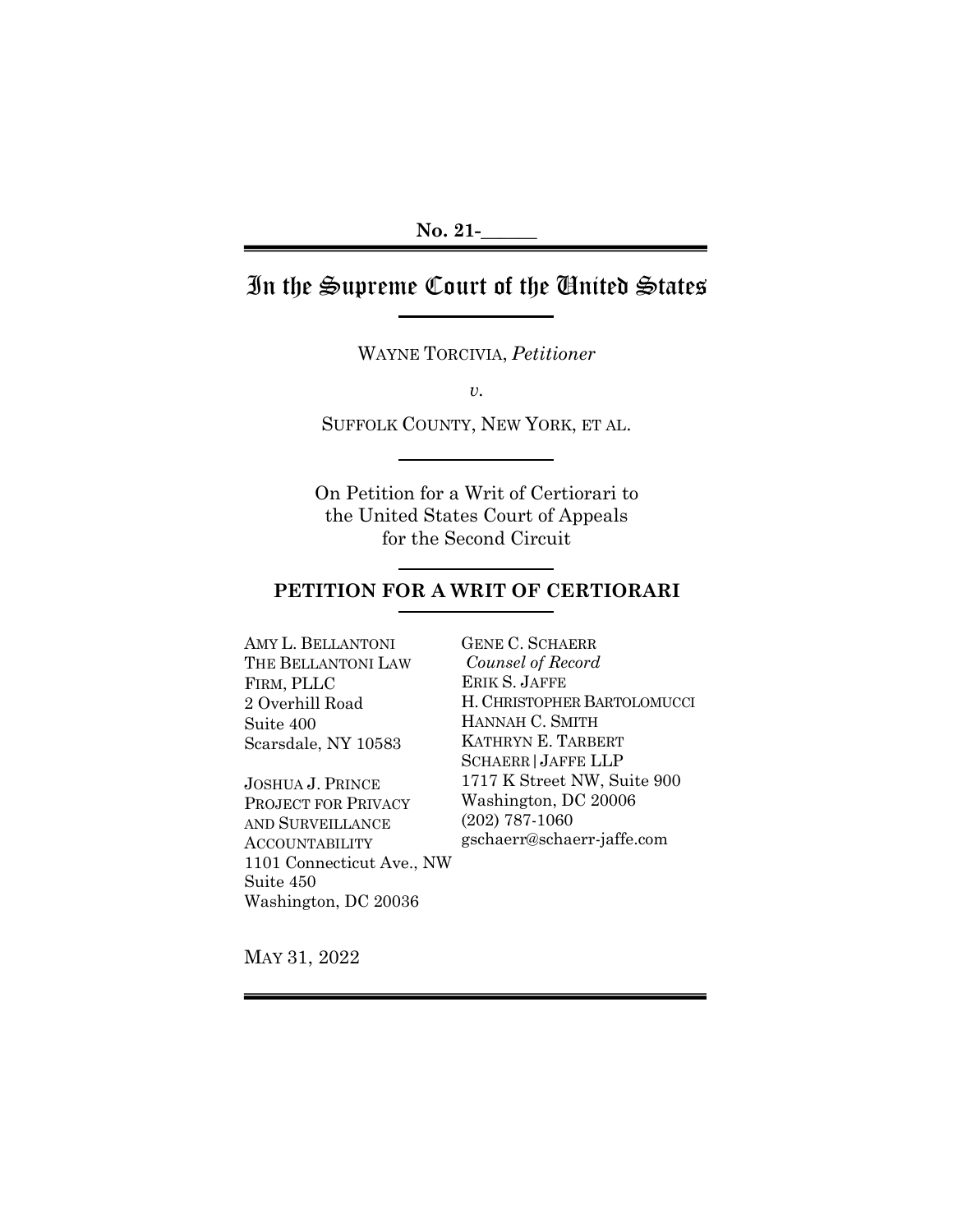#### **QUESTION PRESENTED**

<span id="page-1-0"></span>This Court has long held that, without "consent" or "exigent circumstances," warrantless "entry into a home" is "unreasonable under the Fourth Amendment." *Steagald* v. *United States*, 451 U.S. 204, 211 (1981). It has further explained that the contours of "exigent circumstances" and "any other warrant exception permitting home entry are jealously and carefully drawn." *Lange* v. *California,* 141 S. Ct. 2011, 2018 (2021) (cleaned up). Accordingly, the Court has "repeatedly" declined to expand the scope of any exceptions to the warrant requirement for home entry. *Caniglia* v. *Strom*, 141 S. Ct. 1596, 1600 (2021).

Despite this Court's guidance, the Second Circuit, without relying "on any other Fourth Amendment exception," Pet. App. 26a n.25, held that a "specialneeds exception" to the warrant requirement allows the government to enter a home to seize the firearms of a person suspected of no crime and who is not subject to penal control or supervision. And that court granted qualified immunity to non-police state officials who, after finding that Petitioner presented no risk to himself or others, continued to confine him in a mental hospital until his firearms were seized.

The questions presented are:

(1) Whether a so-called "special-needs exception" to the Fourth Amendment exists and allows warrantless entry into the home of someone who is not subject to penal control or supervision.

(2) Whether the Court should overrule the judgemade qualified immunity doctrine as to non-police state actors.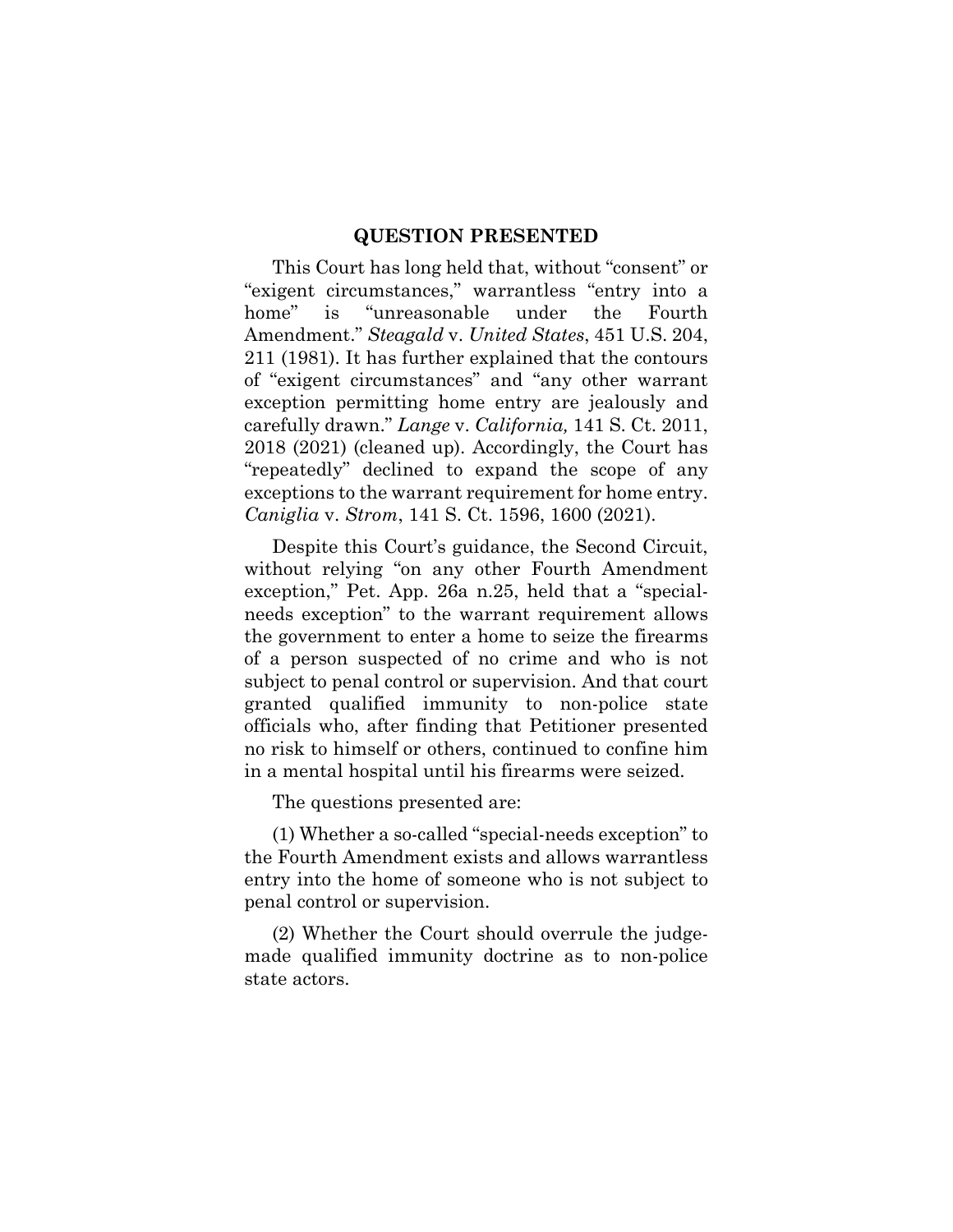# **PARTIES TO THE PROCEEDING**

<span id="page-2-0"></span>Petitioner is Wayne Torcivia.

Respondents are Suffolk County, New York, Mary Catherine Smith, in her individual capacity, Kristen Steele, in her individual capacity, Dianna D'Anna, in her individual capacity, and Adeeb Yacoub, M.D., in his individual capacity.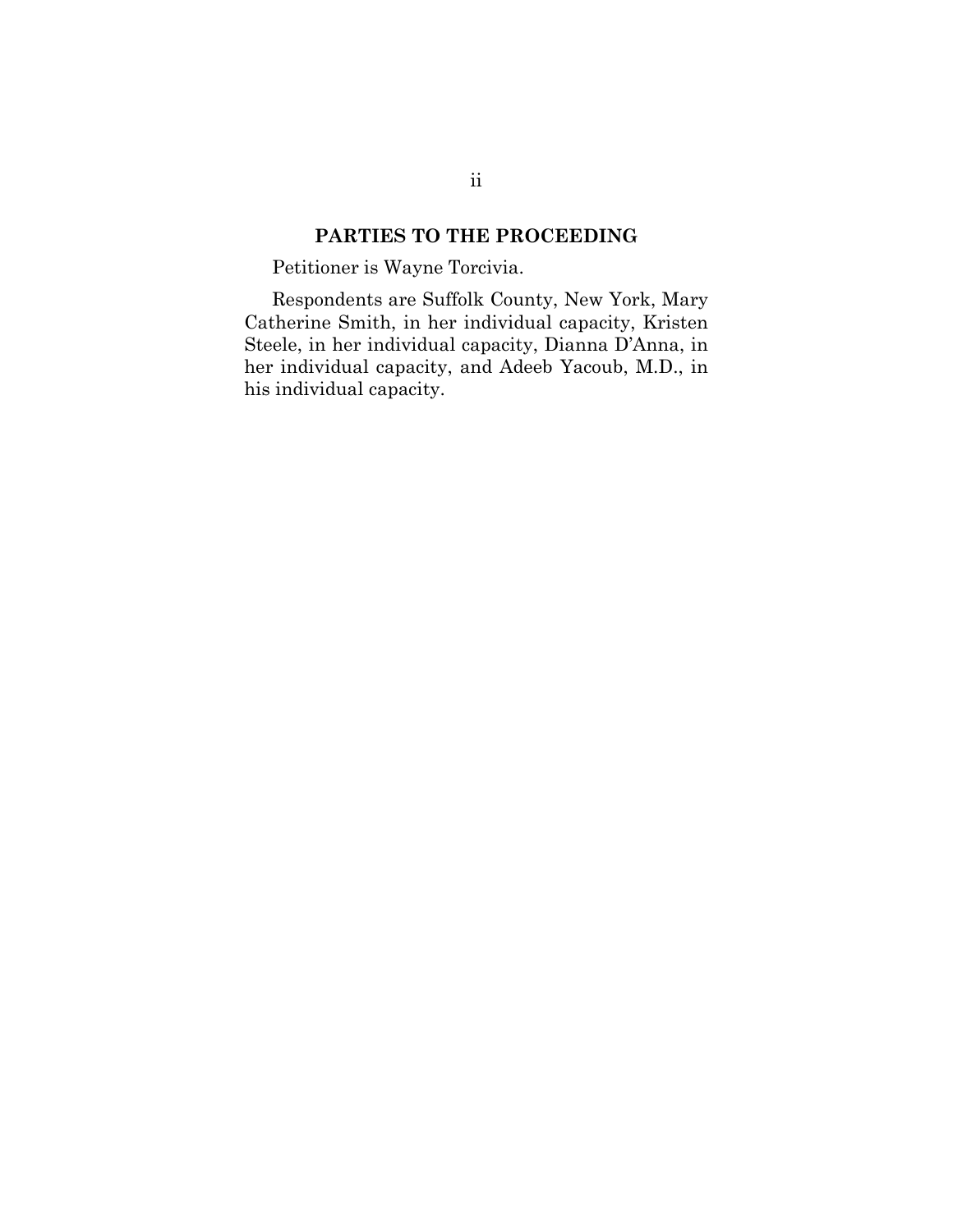#### **RELATED PROCEEDINGS**

<span id="page-3-0"></span>This case is directly related to these proceedings in the Eastern District of New York, the U.S. Court of Appeals for the Second Circuit, and this Court:

*Torcivia* v. *Suffolk Cnty.*, No. 21A521 (Mar. 22, 2022) (granting application for extension of time);

*Torcivia* v. *Suffolk Cnty.*, No. 19-4167 (2d Cir. Dec. 29, 2021) [Doc. 154] (denying petition for rehearing *en banc*);

*Torcivia* v. *Suffolk Cnty.*, No. 19-4167 (2d Cir. Nov. 9, 2021) [Doc. 138-1] (affirming grant of summary judgment); and

*Torcivia* v. *Suffolk Cnty.*, No. 15-cv-1791 (E.D.N.Y. Mar. 29, 2019) [Doc. 148] (granting summary judgment in part).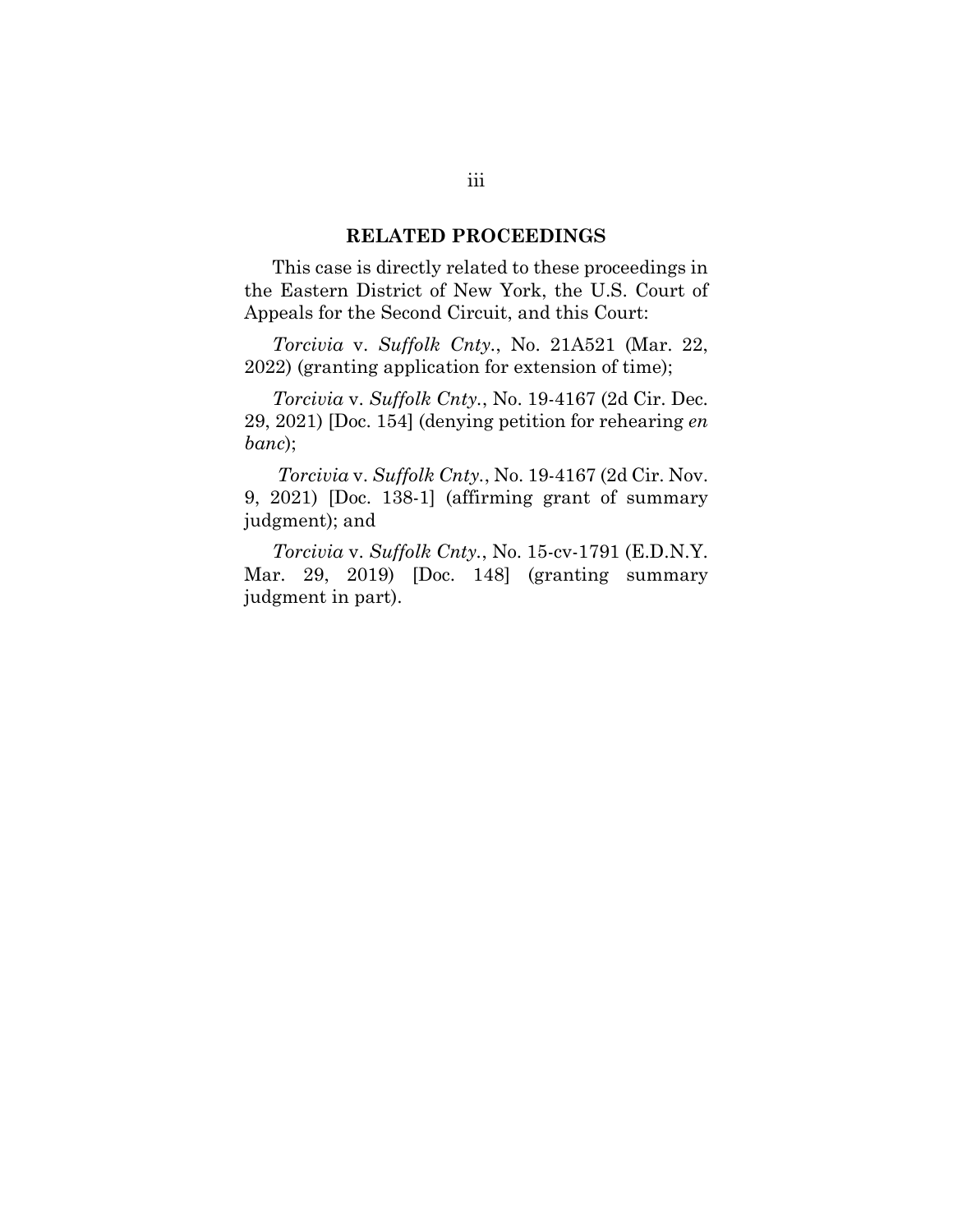# **TABLE OF CONTENTS**

| PARTIES TO THE PROCEEDING ii                                                                                                    |
|---------------------------------------------------------------------------------------------------------------------------------|
|                                                                                                                                 |
|                                                                                                                                 |
|                                                                                                                                 |
|                                                                                                                                 |
|                                                                                                                                 |
| CONSTITUTIONAL AND STATUTORY                                                                                                    |
|                                                                                                                                 |
|                                                                                                                                 |
|                                                                                                                                 |
|                                                                                                                                 |
|                                                                                                                                 |
| REASONS FOR GRANTING THE PETITION16                                                                                             |
| As To The First Question, The Court Should<br>I.<br>Summarily Reverse The Decision Below As<br>Incompatible With Caniglia.  16  |
| II. Even If <i>Caniglia</i> Does Not Require<br>Summary Reversal, The First Question<br>Presented Is Worthy Of Plenary Review17 |
| A. Courts are split about the scope of any<br>special-needs exception to the warrant                                            |
| B. The issue presented is important, and the<br>court of appeals resolved it incorrectly22                                      |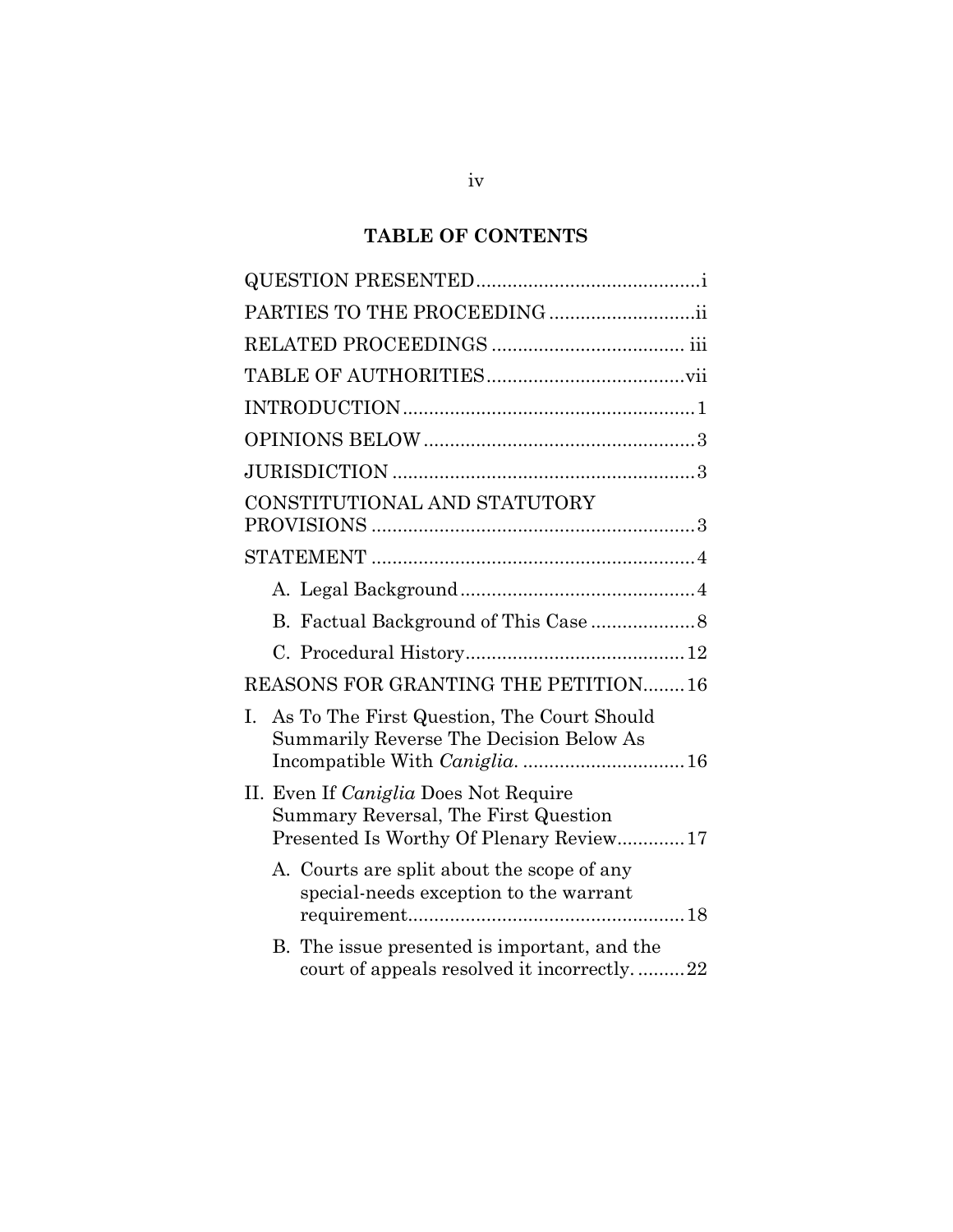| III. The Qualified-Immunity Question Also<br>Warrants This Court's Review. 28          |  |
|----------------------------------------------------------------------------------------|--|
| A. The qualified-immunity doctrine is<br>atextual and lacks historical support28       |  |
| B. Qualified immunity allows significant<br>violations of constitutional rights to go  |  |
| C. Applying qualified-immunity doctrine to<br>non-police state actors does not further |  |
| IV. This Case Is An Excellent Vehicle For<br>Answering These Important Questions. 32   |  |
|                                                                                        |  |

# APPENDICES

| APPENDIX A:                                   |  |
|-----------------------------------------------|--|
| Opinion of the United States Court of         |  |
| Appeals for the Second Circuit                |  |
| <i>Torcivia v. Suffolk Cnty., No.</i> 19-4167 |  |
|                                               |  |
|                                               |  |

# APPENDIX B:

Order of the United States Court of Appeals for the Second Circuit *Torcivia v. Suffolk Cnty.*, No. 19-4167 Dec. 29, 2021 [Doc. 154] ..................................49a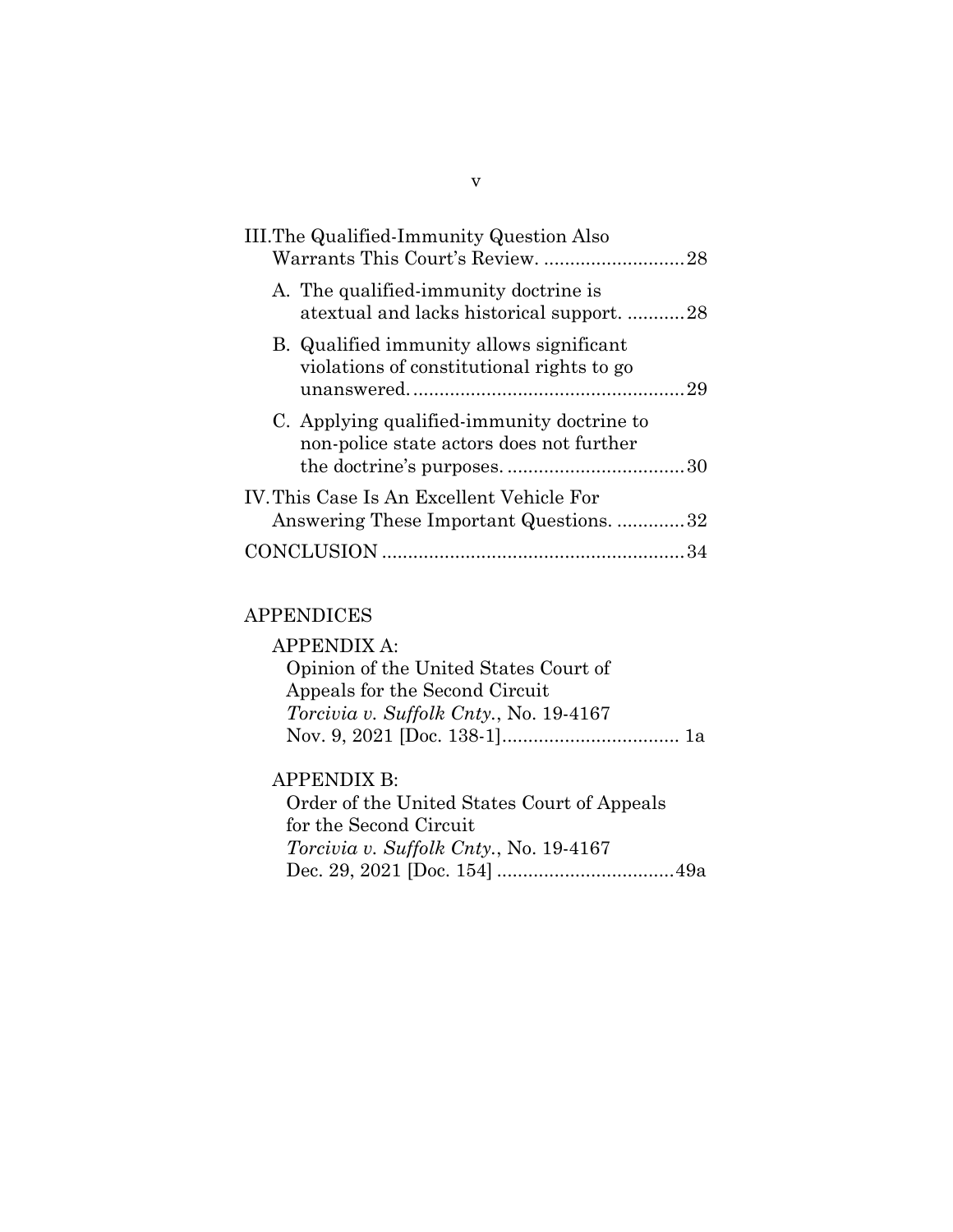APPENDIX C:

Memorandum of Decision and Order United States District Court Eastern District of New York *Torcivia v. Suffolk Cnty.*, No. 15-cv-1791(LDH) (GRB) Signed Mar. 31, 2019 Filed Mar. 29, 2019 [Doc. 148]....................... 51a

APPENDIX D:

Constitutional and Statutory Provisions...... 111a U.S. Const. amend IV U.S. Const. amend XIV, § 1 42 U.S.C. § 1983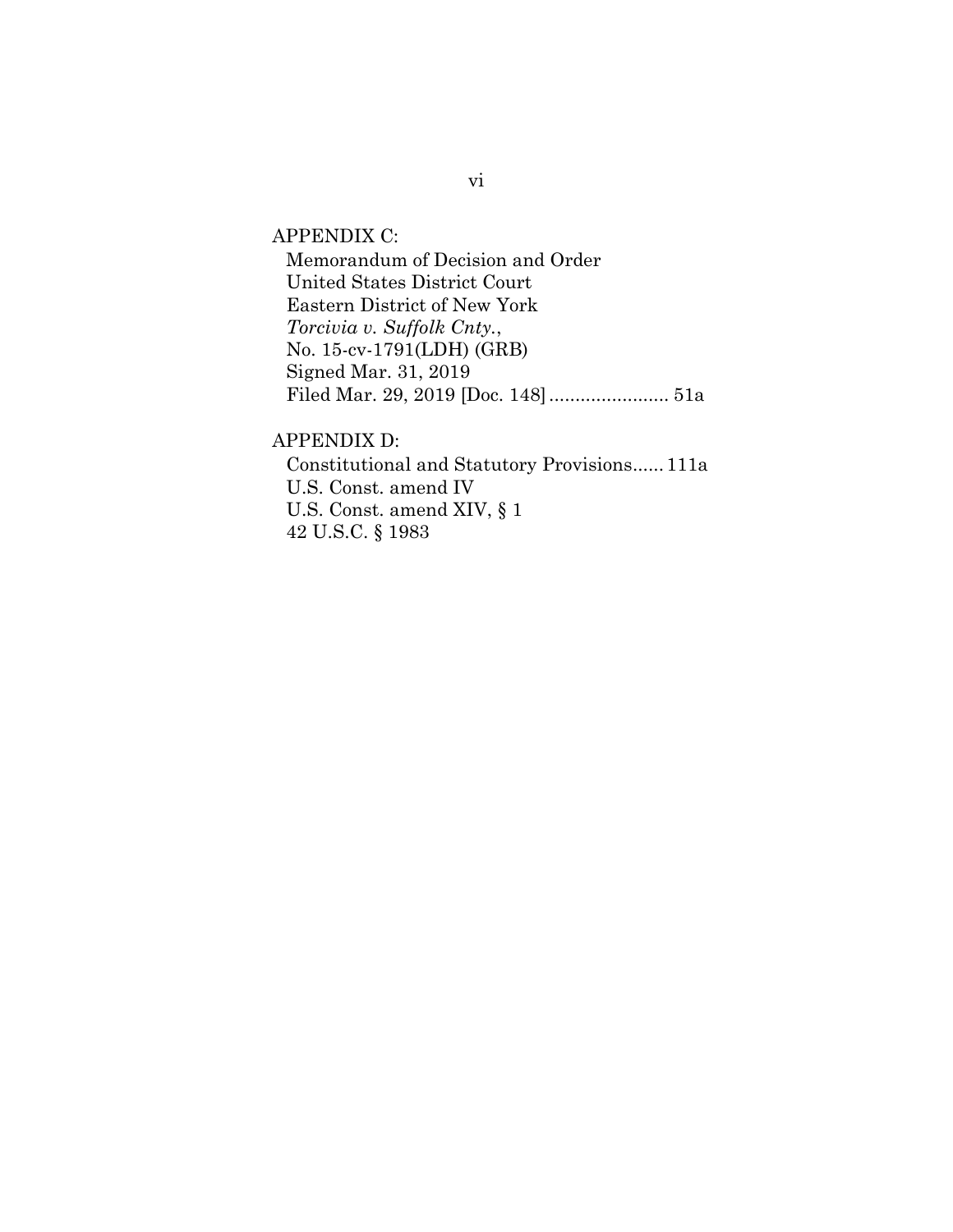# **TABLE OF AUTHORITIES**

vii

<span id="page-7-0"></span>

| Anderson v. Creighton,                             |
|----------------------------------------------------|
| Ashcroft v. al-Kidd,                               |
| Brinegar v. United States,                         |
| Cady v. Dombrowski,                                |
| Caetano v. Massachusetts,                          |
| Caniglia v. Strom,                                 |
| City of Canton v. Harris,                          |
| Crawford-El v. Britton,                            |
| <i>Florida v. Jardines,</i>                        |
| Foley v. Connelie,                                 |
| Forrester v. White,                                |
| Gates v. Tex. Dep't of Protective & Regul. Servs., |
| Georgia v. Randolph,                               |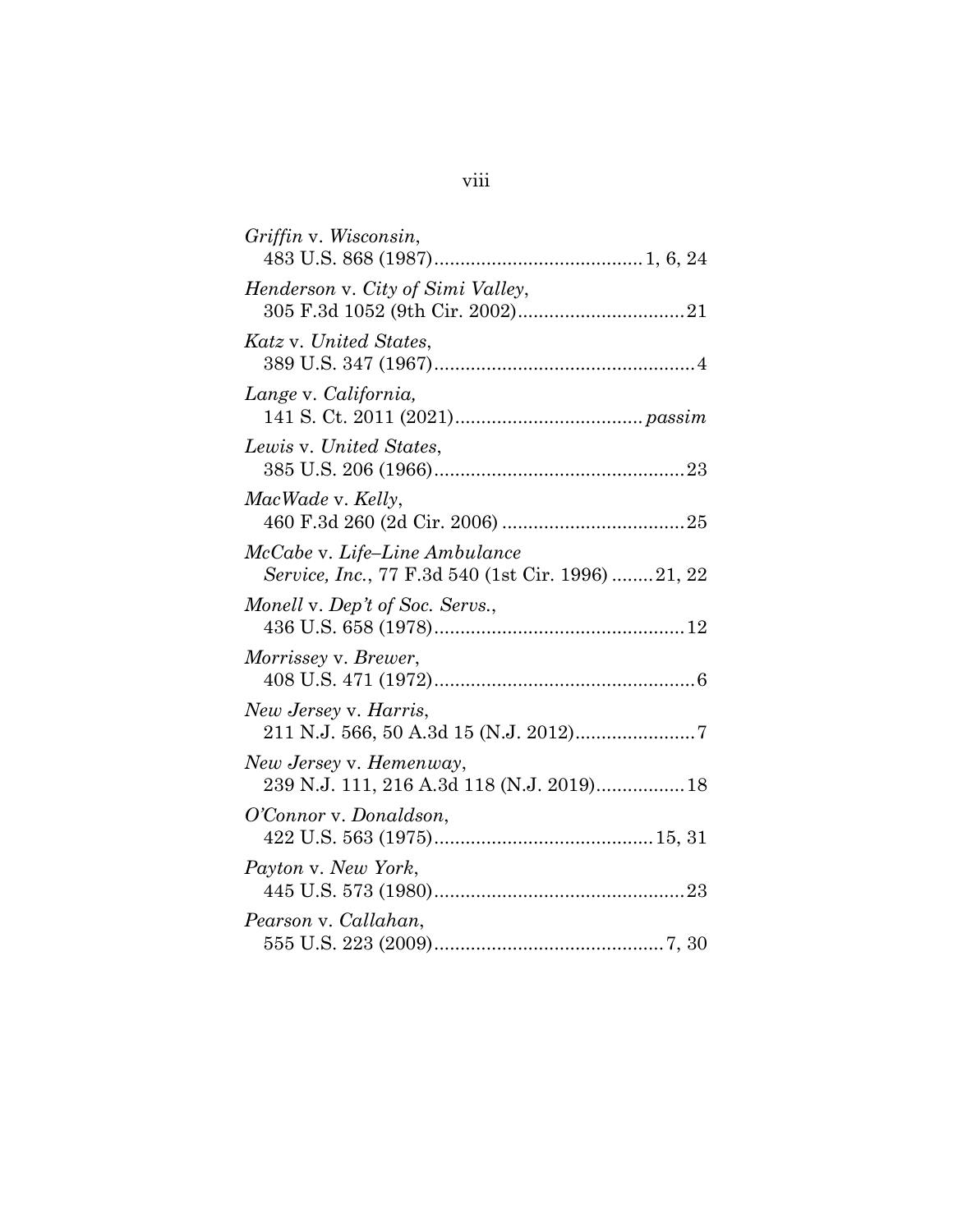| Pierson v. Ray,                                                                            |
|--------------------------------------------------------------------------------------------|
| Roska ex rel. Roska v. Peterson,<br>328 F.3d 1230 (10th Cir. 2003) 19                      |
| Samson v. California,                                                                      |
| Sanchez v. County of San Diego,                                                            |
| Skinner v. Ry. Lab. Execs.' Ass'n,                                                         |
| Steagald v. United States,                                                                 |
| Tenney v. Brandhove,                                                                       |
| Thomas v. Texas Dep't of Fam. & Protective<br>Servs., 427 F. App'x 309 (5th Cir. 2011)  19 |
| Tolan v. Cotton,                                                                           |
| Torres v. Madrid,                                                                          |
| United States v. Caya,                                                                     |
| United States v. Hill,                                                                     |
| United States v. Ibarra,                                                                   |
| United States v. Pacheco,                                                                  |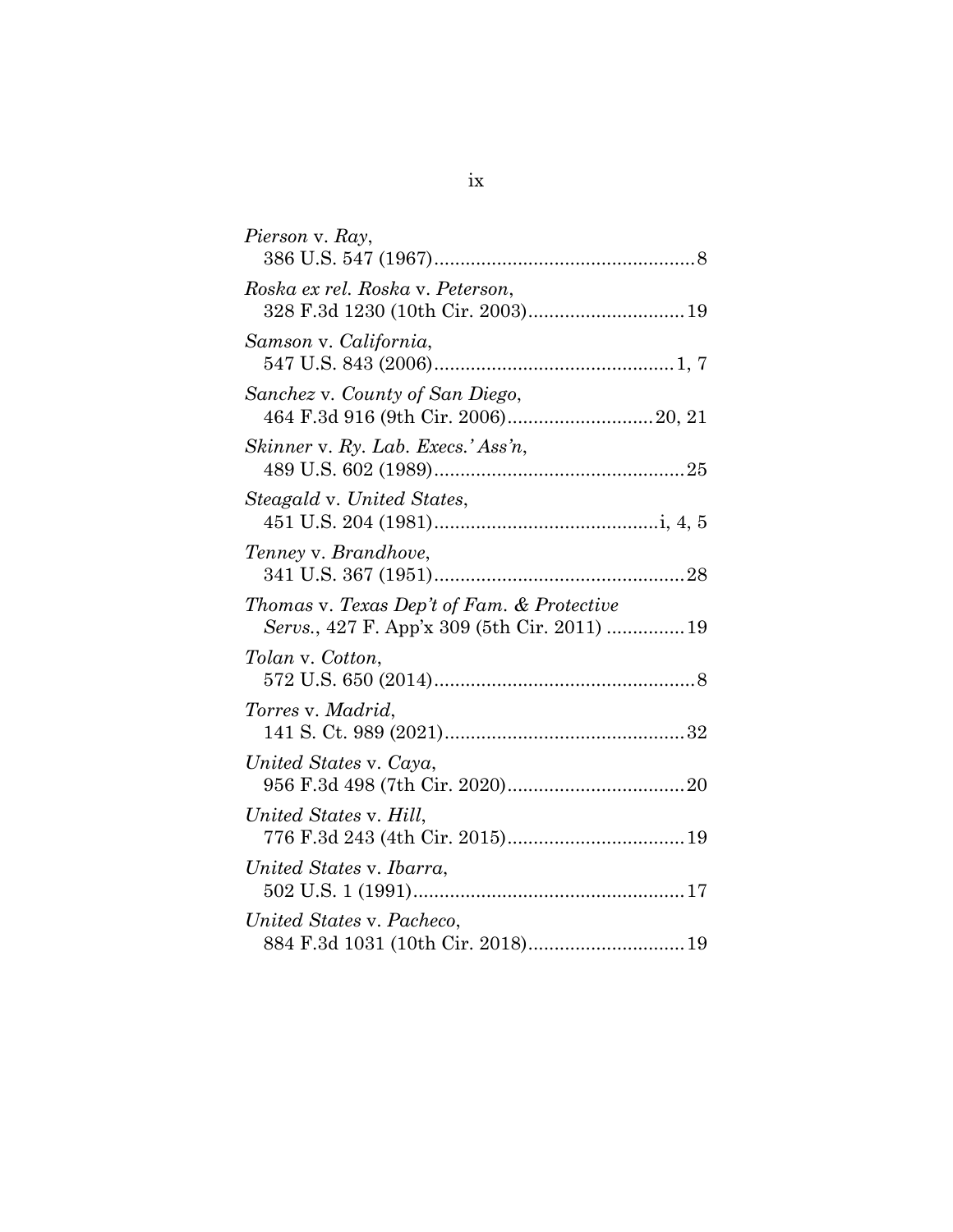| Welsh v. Wisconsin,                                                                               |
|---------------------------------------------------------------------------------------------------|
| Zadeh v. Robinson,                                                                                |
| Zinermon v. Burch,                                                                                |
| <b>Constitutional Provisions</b>                                                                  |
|                                                                                                   |
| <b>Statutes</b>                                                                                   |
|                                                                                                   |
|                                                                                                   |
| N.Y. Mental Hygiene Law §9.40(d)33                                                                |
| <b>Other Authorities</b>                                                                          |
| William Baude,<br>Is Qualified Immunity Unlawful?,                                                |
| Joseph Chitty, A Practical Treatise on the<br><i>Criminal Law</i> (London, A.J. Valpy 1819)26, 27 |
| Laura K. Donohue,<br>The Original Fourth Amendment,                                               |
| David E. Engdahl, <i>Immunity and Accountability</i><br>for Positive Governmental Wrongs,         |
| Aaron L. Nielson & Christopher J. Walker,<br>The New Qualified Immunity,                          |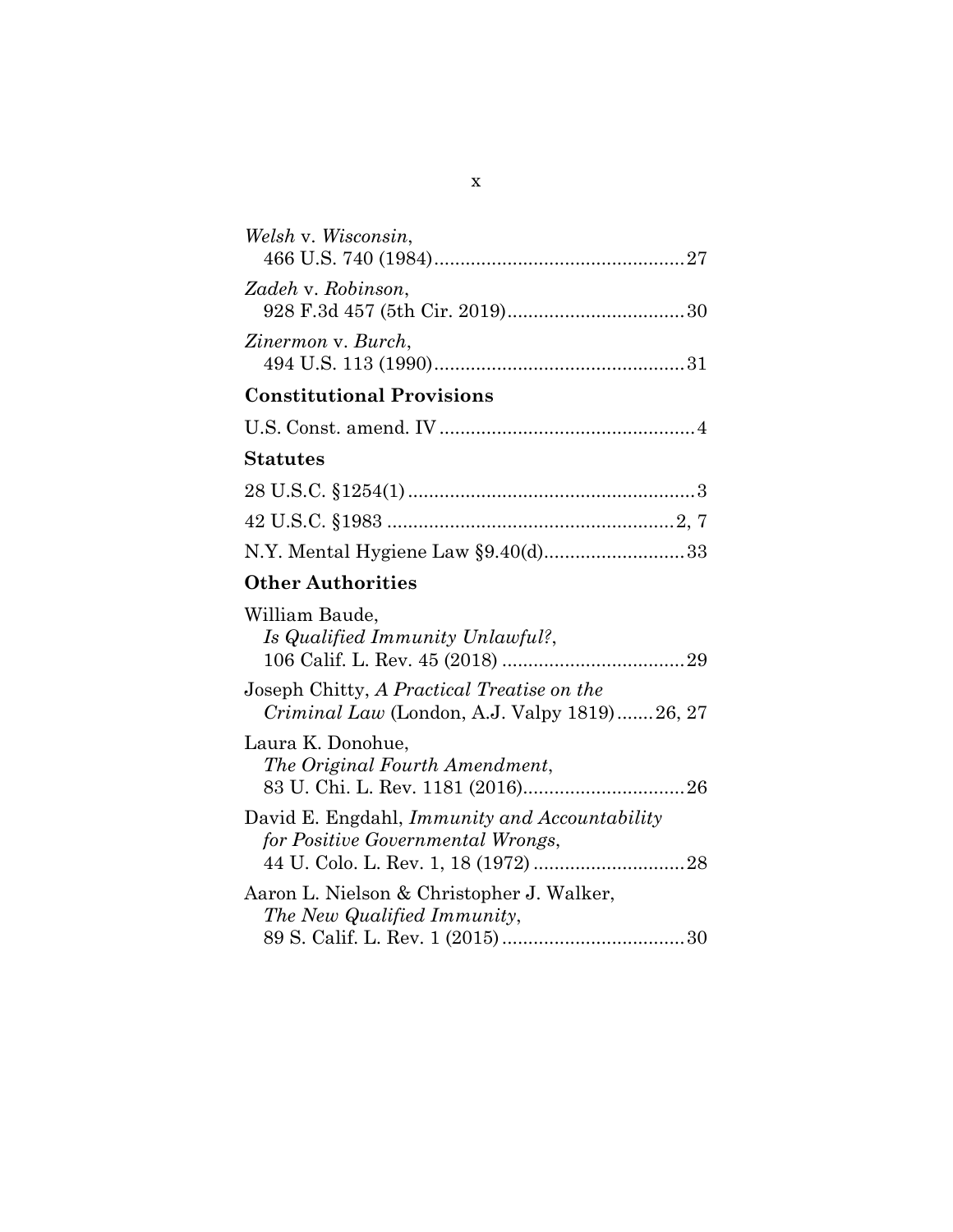| Joanna C. Schwartz,                   |  |
|---------------------------------------|--|
| How Qualified Immunity Fails,         |  |
|                                       |  |
| Joseph Story, <i>Commentaries on</i>  |  |
| the Constitution of the United States |  |
|                                       |  |
|                                       |  |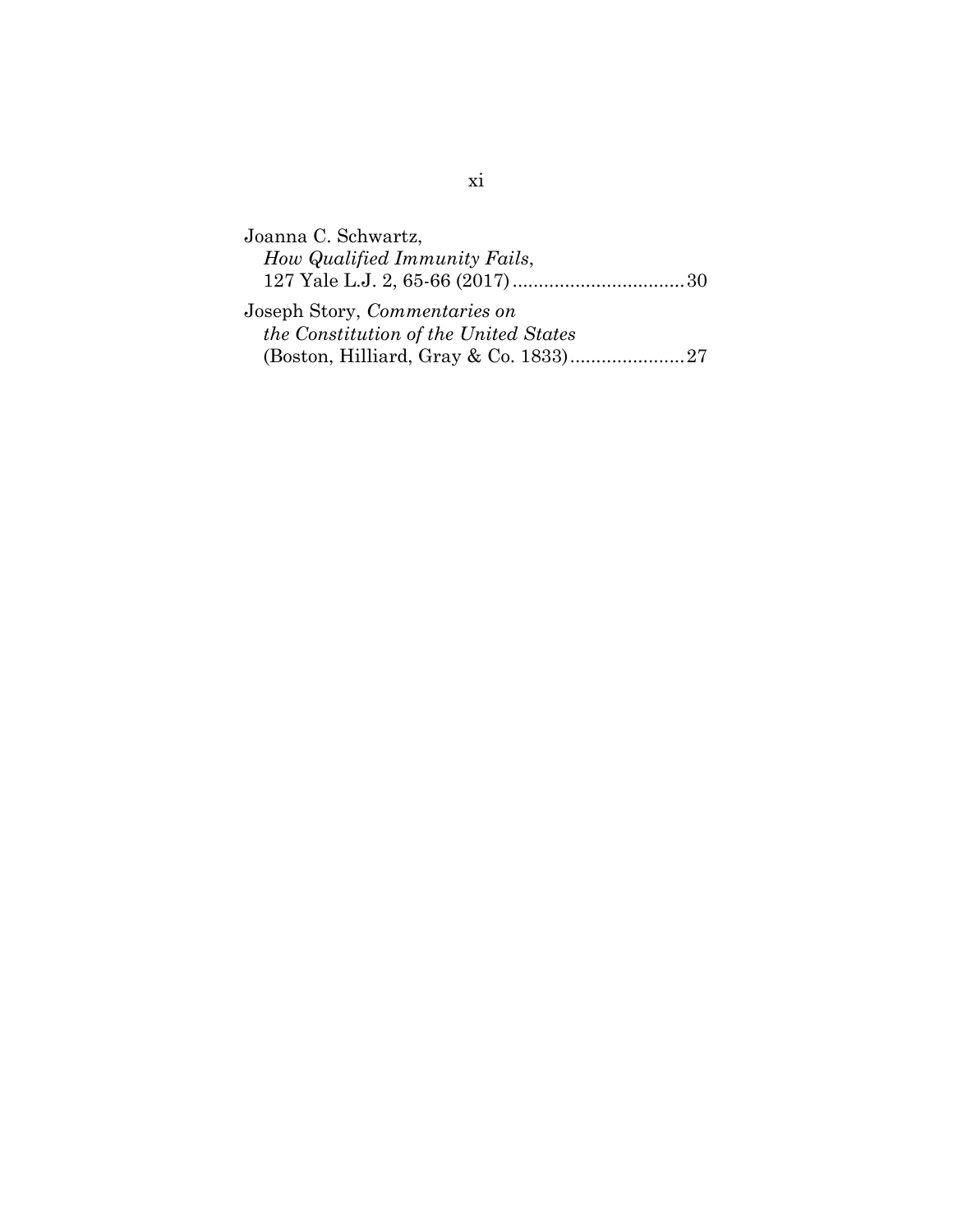#### **INTRODUCTION**

<span id="page-12-0"></span>On facts virtually identical to the warrantless search rejected in *Caniglia* v. *Strom*, 141 S. Ct. 1596 (2021), the Second Circuit allowed a warrantless search of Petitioner's home and seizure of his lawfully owned firearms by invoking a supposed "special-needs exception" to the Fourth Amendment's warrant requirement. And the Second Circuit justified the entry into Petitioner's home even though Petitioner was accused of no crime, Pet. App. 25a, the search and seizure occurred well after Petitioner had been removed from his home and from any possible access to those firearms, and even though the Second Circuit assumed—on the summary judgment record—that the firearms were seized "*after* the responsible physicians had decided that he was not a danger to himself" or others. Pet. App. 34a-35a n.30, 36a (emphasis added). This court rejected a comparable search under the so-called "community caretaking exception" in *Caniglia*, and the Second Circuit's rebranding of that rejected exception is outrageous. 141 S. Ct. at 1599-1600.

In fact, the special-needs exception previously recognized by this Court has been limited to circumstances where the government already has some preexisting level of heightened penal authority over the homeowner, such as with probationers or parolees. *E.g.*, *Griffin* v. *Wisconsin*, 483 U.S. 868, 873- 874 (1987) (probationer); *Samson* v. *California*, 547 U.S. 843 (2006) (parolee). Expanding that limited exception to include the broader ground covered by the rejected "community caretaking" exception both blatantly disrespects this Court's decision in *Caniglia*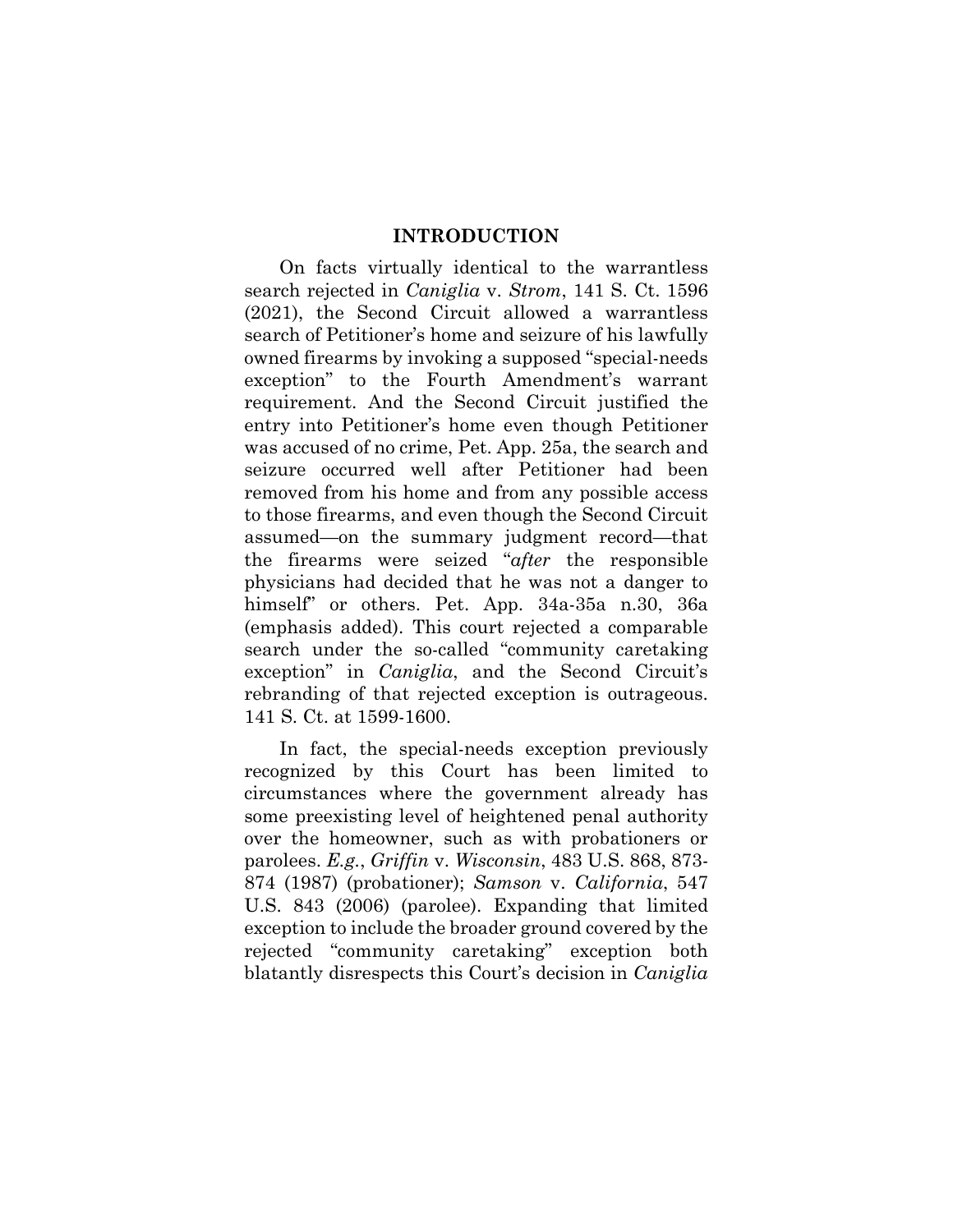and deepens a pre-*Caniglia* split—between the Fourth, Fifth, and Tenth Circuits and the New Jersey Supreme Court on the one hand and the First, Second, and Ninth Circuits on the other—about when the special-needs exception applies*.*

Indeed, this case is a strong candidate for summary reversal given its utter disdain for this Court's recent *Caniglia* decision rejecting a warrantless search on nearly identical facts. In the process, the Second Circuit has not only exacerbated a pre-existing split, but it has also created "a new permission slip" for warrantless home entry that is foreclosed by this Court's precedents. *Lange* v. *California*, 141 S. Ct. 2011, 2019 (2021).

The Second Circuit's decision also highlights ongoing problems with this Court's qualifiedimmunity doctrine. Even though this Court's precedents have clearly established that a person cannot be detained in a mental hospital after being cleared of risk to himself or others, the Second Circuit still let hospital workers avoid liability for holding Petitioner just long enough to effectuate the seizure of his firearms. As Justice Thomas has explained, the doctrine of qualified immunity is not based in the text or history of 42 U.S.C. §1983, but is instead judgemade. *Ziglar* v. *Abbasi*, 137 S. Ct. 1843, 1871 (2017) (Thomas, J., concurring in part and in the judgment). Whatever the wisdom of maintaining such immunity in cases involving the police, there is no need to maintain atextual precedent that protects those employees that are not tasked with making "difficult and delicate judgments [police] officers must often make." *Foley* v. *Connelie*, 435 U.S. 291, 299 (1978).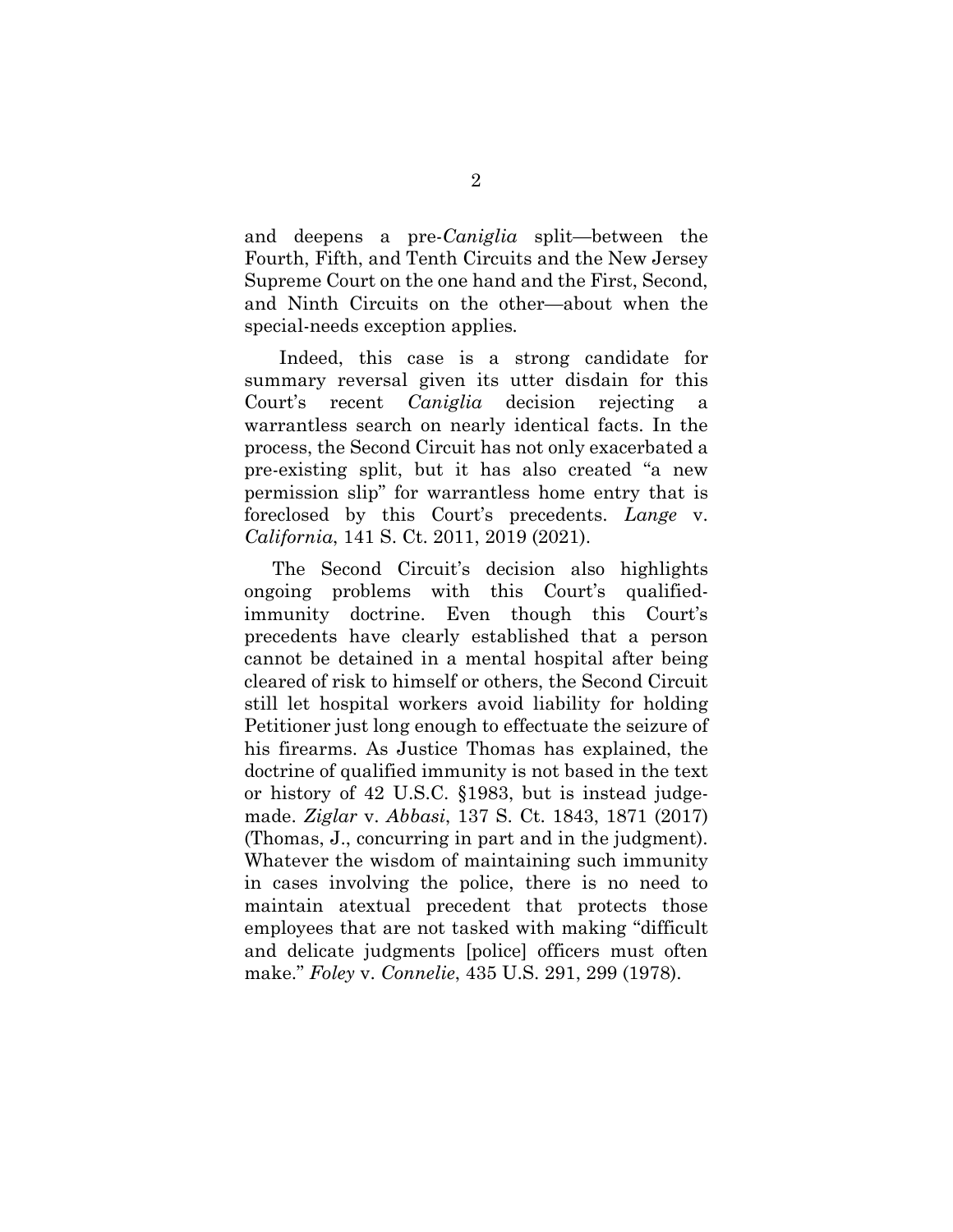#### **OPINIONS BELOW**

<span id="page-14-0"></span>The Second Circuit's decision is reported at 17 F.4th 342 and reproduced at Pet. App. 1a-48a. The order denying the petition for rehearing *en banc* is unreported and reproduced at Pet. App. 49a-50a. The district court's summary-judgment opinion is reported at 409 F. Supp. 3d 19 and reproduced at Pet. App. 51a-110a.

#### **JURISDICTION**

<span id="page-14-1"></span>The Second Circuit issued its opinion on November 9, 2021. Pet. App. 1a. The Second Circuit denied a timely petition for rehearing and rehearing *en banc* on December 29, 2021. Pet. App. 49a-50a. Justice Sotomayor granted Petitioner's timely request for a 60-day extension to file this petition, to and including May 31, 2022. No. 21A521 (Mar. 22, 2022).

This Court has jurisdiction under 28 U.S.C.  $§1254(1).$ 

# <span id="page-14-2"></span>**CONSTITUTIONAL AND STATUTORY PROVISIONS**

The relevant constitutional and statutory provisions are reproduced in the appendix at Pet. App. 111a-112a.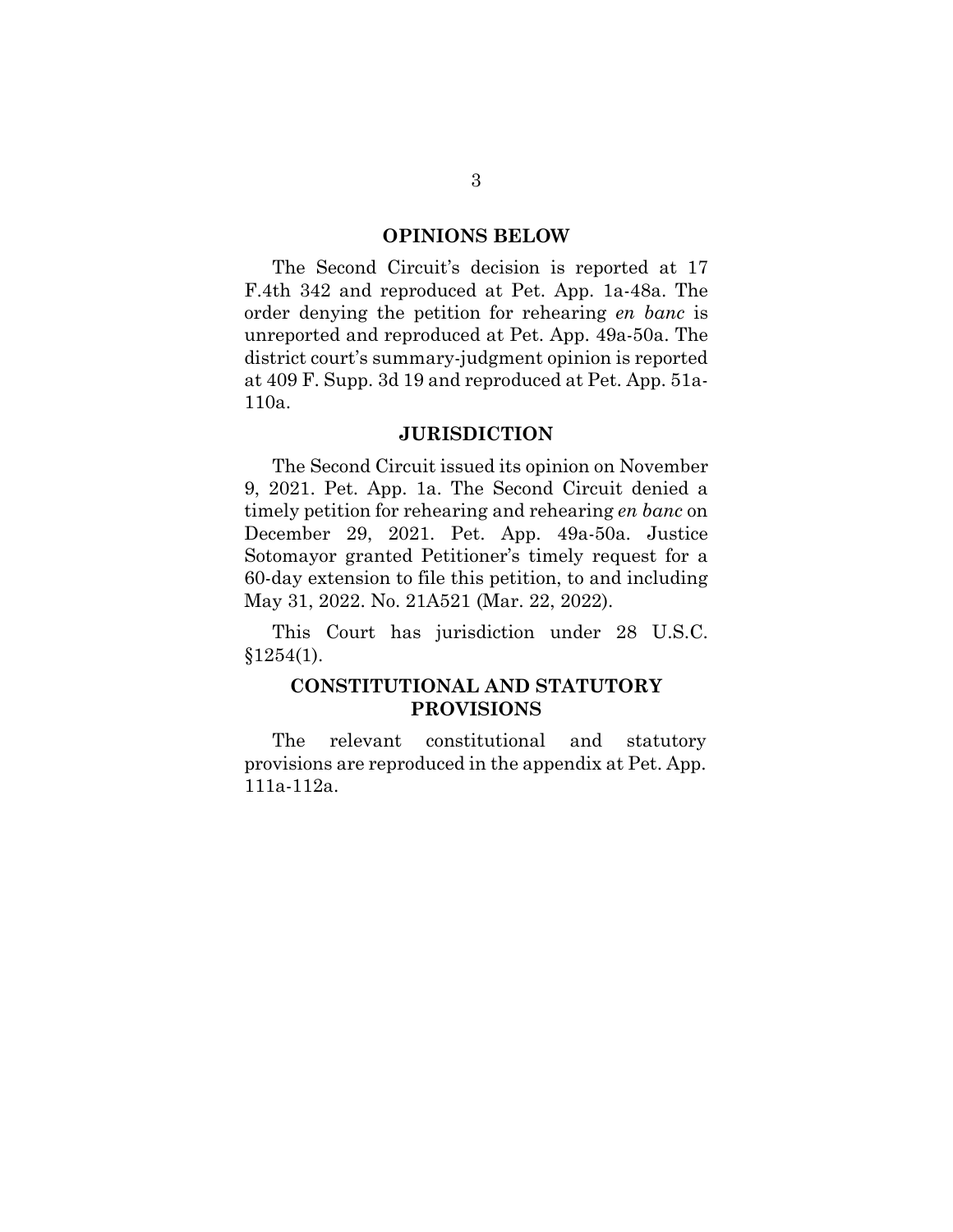#### **STATEMENT**

#### <span id="page-15-1"></span><span id="page-15-0"></span>**A. Legal Background**

*Exceptions to the Warrant Requirement*. The Fourth Amendment protects "[t]he right of the people to be secure in their persons, houses, papers, and effects, against unreasonable searches and seizures." U.S. Const. amend. IV. And this Court has explained that, "when it comes to the Fourth Amendment, the home is first among equals." *Florida* v. *Jardines*, 569 U.S. 1, 6 (2013). Warrantless searches of the home are per se unreasonable under the Fourth Amendment subject only to a few "specifically established and welldelineated exceptions." See *Katz* v. *United States*, 389 U.S. 347, 357 (1967). And in *Steagald* v. *United States*, this Court explained just how narrow exceptions for home searches are when it held that "a search warrant *must* be obtained absent exigent circumstances or consent." 451 U.S. 204, 205-206 (1981) (emphasis added).

Just last Term, in *Caniglia* v. *Strom*, this Court addressed whether there was another exception that allowed police engaged in "caretaking" activities to enter the home. 141 S. Ct. at 1598. The Court held there was not. *Ibid.* In that case, Caniglia—during an argument with his wife—"retrieved a handgun" and "asked his wife to shoot him." *Ibid.* (cleaned up). She then left the house and called the police the next morning to request that they check on his welfare. *Ibid.* The police ultimately escorted Caniglia to a "hospital for a psychiatric evaluation" and, once he was out of the house, "seized the weapons." *Ibid.* Caniglia sued, and the district court granted summary judgment to the officers. *Ibid.* On appeal, the First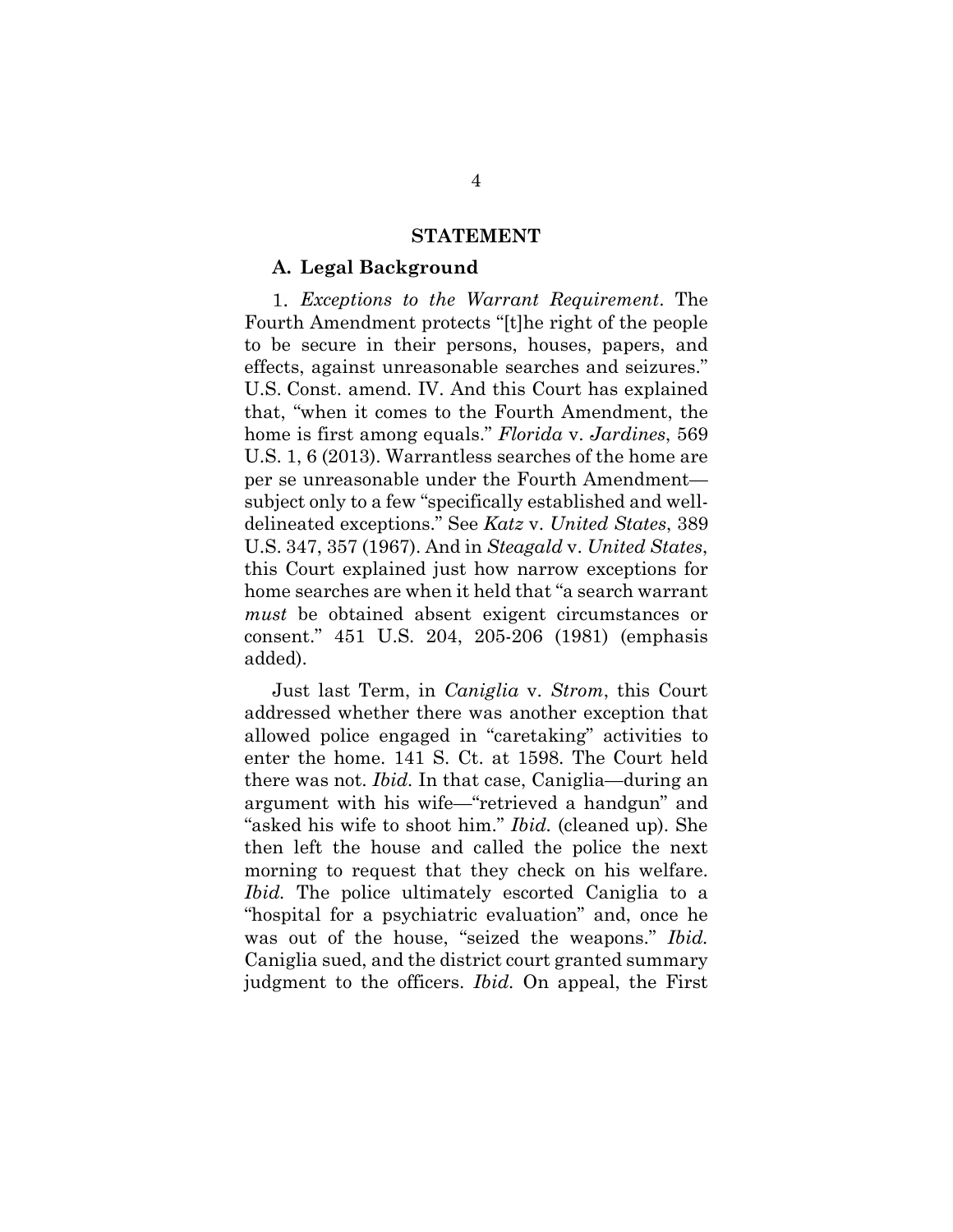Circuit "assumed that respondents lacked a warrant or consent," "expressly disclaimed the possibility" that the policy was "reacting to a crime," and "declined to consider whether any recognized exigent circumstances were present because respondents had forfeited the point." *Id.* at 1599. But the First Circuit nevertheless justified that search under the "community-caretaking" exception that this Court had recognized in a different context in *Cady* v. *Dombrowski*, 413 U.S. 433 (1973). *Caniglia*, 141 S. Ct. at 1598.

This Court reversed, rejecting the existence of any such exception. *Caniglia,* 141 S. Ct. at 1600. In the process, the Court explained where the First Circuit went wrong: It had ignored how this Court had "repeatedly declined to expand the scope of \*\*\* exceptions to the warrant requirement to permit warrantless entry into the home." *Ibid.* (cleaned up; alteration in original). The Court's rejection of a new exception to the warrant requirement in *Caniglia*  flowed logically from the Court's repeated instructions that any exception to the Fourth Amendment's warrant requirement be "jealously and carefully drawn." *Georgia* v. *Randolph*, 547 U.S. 103, 109 (2006).

In this case, rather than simply apply this Court's holding in *Caniglia*, the Second Circuit rebranded the community-caretaking exception by turning to another exception—dubbed the "special-needs" exception—and grossly expanded it to cover the very ground of warrantless searches fenced off by *Caniglia*. The special-needs exception had previously developed in relation to persons—such as parolees and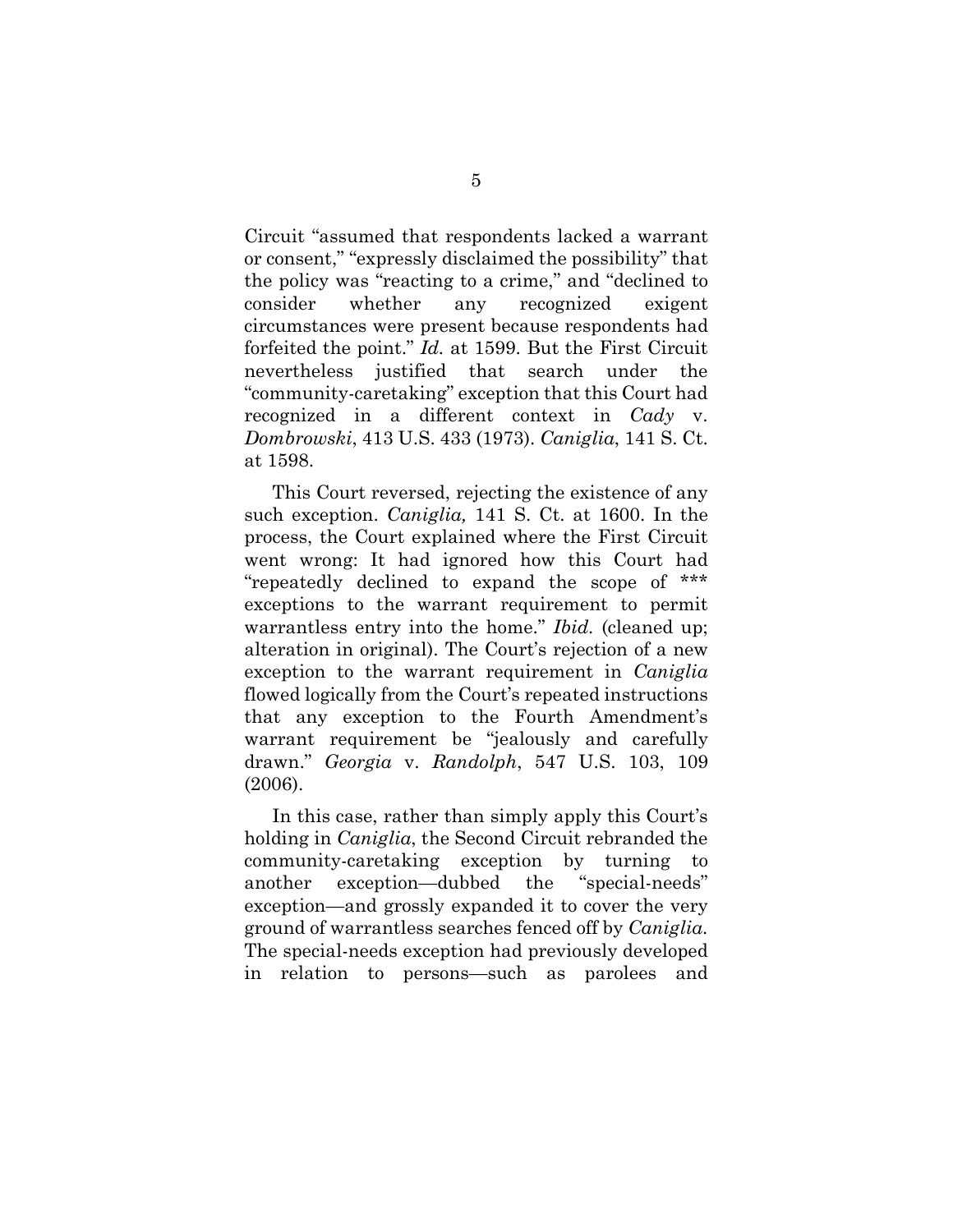probationers—already under the ongoing supervisory authority of the government in lieu of incarceration. *Griffin* v. *Wisconsin*, 483 U.S. 868, 873-874 (1987). But this Court has never endorsed it as an exception to the Fourth Amendment for the homes of persons not already subject to penal custody or supervision.

In finding a special-needs exception in those narrow circumstances, the *Griffin* Court explained that a "State's operation of a probation system" justified the special-needs exception. Probation is "one point \*\*\* on a continuum of possible punishments ranging from solitary confinement in a maximumsecurity facility to a few hours of mandatory community service" that is "imposed by a court upon an offender after verdict, finding, or plea of guilty." 483 U.S. at 873-874 (cleaned up). The Court emphasized that, while probationer's homes carry some constitutional protection, "they do not enjoy 'the absolute liberty to which every citizen is entitled, but only \*\*\* conditional liberty properly dependent on observance of special [probation] restrictions.'" *Id.* at 874 (quoting *Morrissey* v. *Brewer*, 408 U.S. 471, 480 (1972) (both alterations in original)). Even for probationers, however, the Court emphasized that the "permissible degree" of impingement was "not unlimited." *Id.* at 875. The *Griffin* Court thus carefully tailored the application of the special-needs exception to a "probation regime" that would be "unduly disrupted by a requirement of probable cause." *Id.* at 878.

Similarly in *Samson* v. *California*, the Court concluded that "a condition of release can so diminish or eliminate a released prisoner's reasonable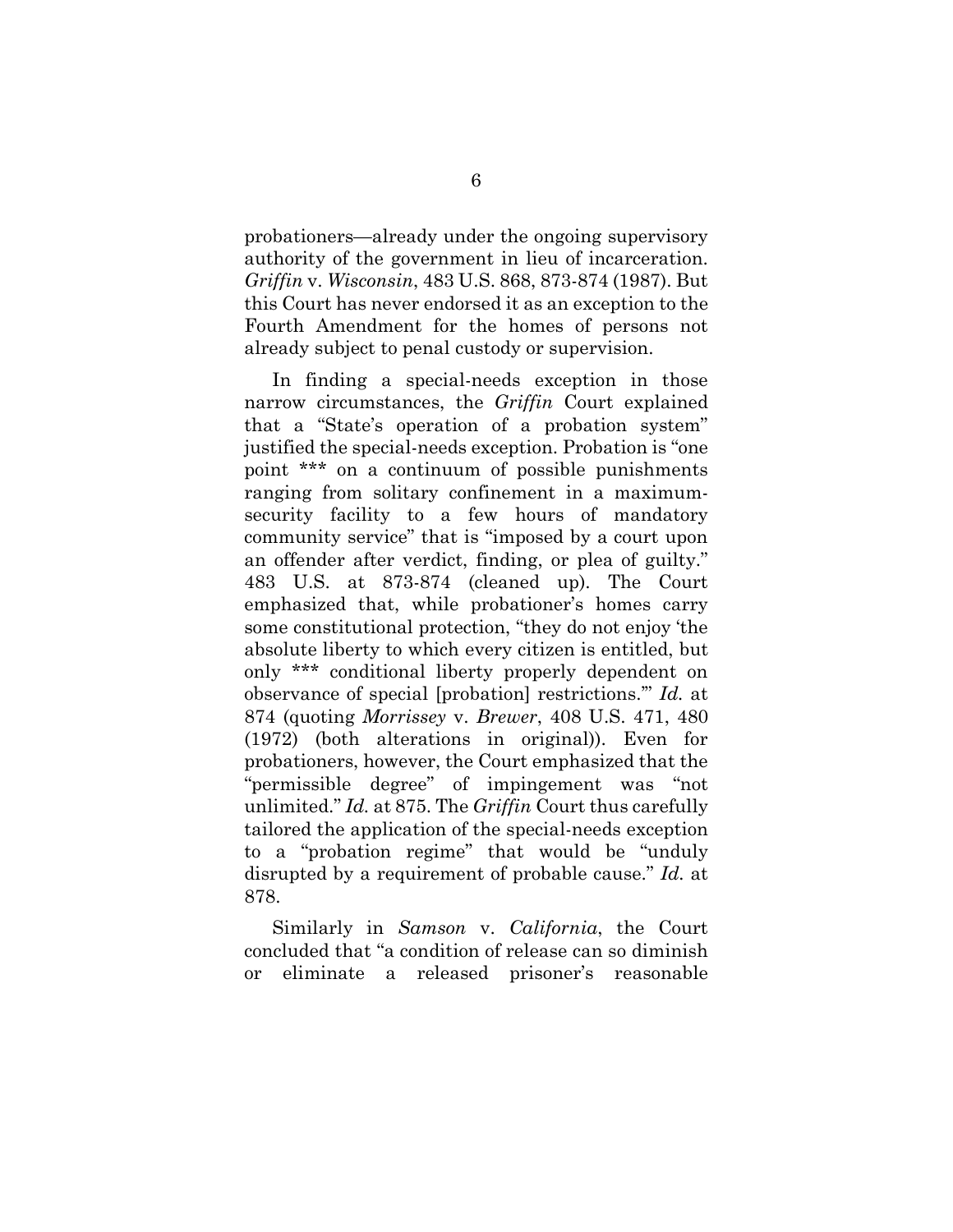expectation of privacy that a suspicionless search by a law enforcement officer would not offend the Fourth Amendment." 547 U.S. 843, 847 (2006). Although the Court did not mention the special-needs exception by name, it cited *Griffin* extensively and concluded that the same "concern" that justified the search in *Griffin* "applies with even greater force to a system of supervising parolees," *id.* at 854-855, because parolees "have been sentenced to prison for felonies and released before the end of their prison terms and are deemed to have acted more harmfully than anyone except those felons not released on parole," *id.* at 855 (citations omitted).

Other than those two narrow circumstances parole and probation—this Court has "*never* invoked the special-needs doctrine" to allow the government to search a home and seize items located in it. See *New Jersey* v. *Harris*, 211 N.J. 566, 597, 50 A.3d 15, 33-34 (N.J. 2012) (Albin, J., dissenting) (emphasis added).

2. *Qualified Immunity*. The qualified-immunity doctrine narrows the text of 42 U.S.C. §1983, allowing relief against a government official only if, on an objective reading of the law: (1) the official violated a statutory or constitutional right, and (2) the right was "clearly established" at the time of the challenged conduct. *Ashcroft* v. *al-Kidd*, 563 U.S. 731, 735 (2011). That two-prong inquiry can be made in any order, meaning that the Court can grant qualified immunity even without deciding if a constitutional right was violated. *Pearson* v. *Callahan*, 555 U.S. 223 (2009). In one form or another, qualified immunity has protected governmental officials from liability under Section 1983 for the past fifty years. *Pierson* v. *Ray*, 386 U.S.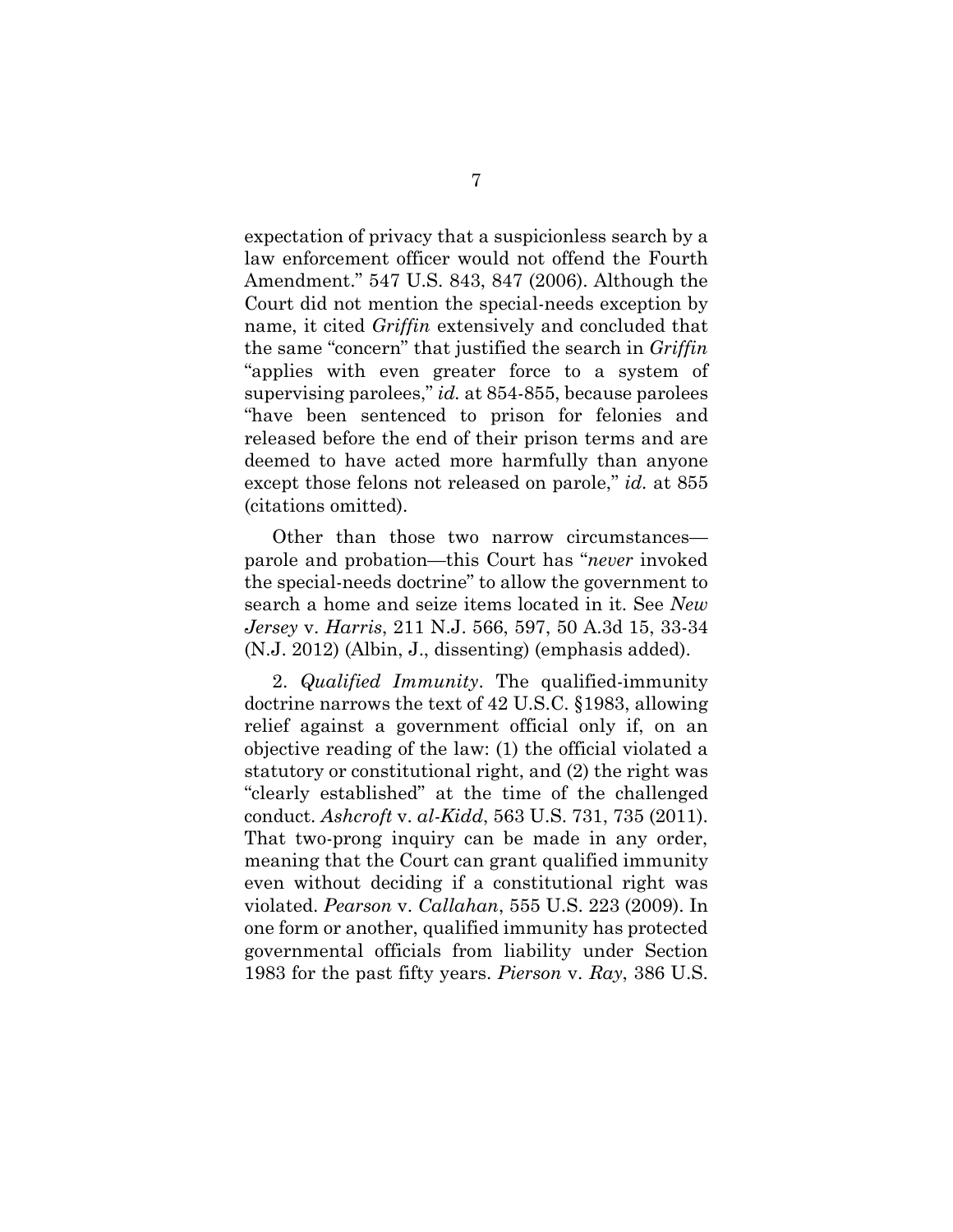547 (1967). As Justice Thomas has explained, this Court has heretofore "appl[ied] this 'clearly established' standard 'across the board' and without regard to 'the precise nature of the various officials' duties or the precise character of the particular rights alleged to have been violated.'" *Ziglar*, 137 S. Ct. at 1871 (Thomas, J., concurring in part and in the judgment) (quoting *Anderson* v. *Creighton*, 483 U.S. 635, 641-643 (1987)).

#### <span id="page-19-0"></span>**B. Factual Background of This Case**

Petitioner Wayne Torcivia is a 57-year-old man with no record of violence and no history of suicide attempts, depression, or mental health treatment. C.A. ECF 54 at E10-E12; II C.A.App. A431.[1](#page-19-1) Early in the morning of April 6, 2014, his teenaged daughter called social services complaining that her father was yelling at her and acting weird. II C.A.App. A373- A375, A380; V C.A.App. A1254-A1255. Neither in that call nor at any point thereafter did she "claim that she had been assaulted, or that a firearm had been displayed or used in any way during the altercation." Pet. App. 25a. Although some of the remaining facts were disputed below, the Second Circuit acknowledged the following facts as being consistent with the summary-judgment record when viewed in the light most favorable to Petitioner, the nonmovant on the motion at issue here. See *Tolan* v. *Cotton*, 572 U.S. 650, 657 (2014) (per curiam).

<span id="page-19-1"></span><sup>1</sup> Citations to the Record below are listed as [vol] C.A.App. [page]. Citations to the Second Circuit's docket are listed as C.A. ECF [document number] at [page].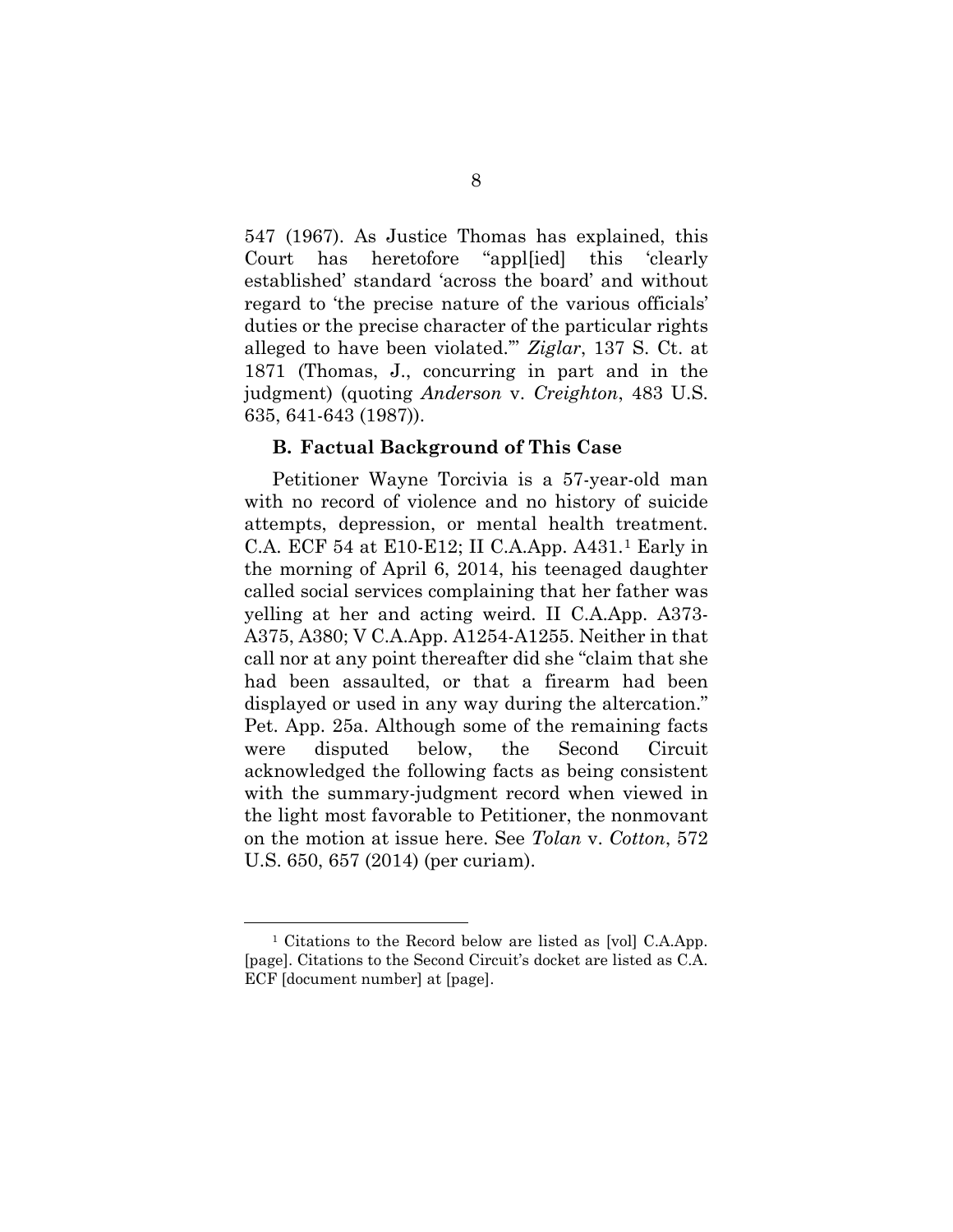Following the call from Petitioner's daughter, social services contacted the Suffolk County Police Department (SCPD or Department), which dispatched three officers to Petitioner's home. Each officer agreed that Petitioner committed no violation of law, and that the daughter's complaint was unsubstantiated. II C.A.App. A378; I C.A.App. A196-A197, A224-A225.

At one point in the discussion between Petitioner and one of the officers, the officer "turned slightly" and accidently dislodged magnetic drapes attached to the front door. V C.A.App. A1203. As Petitioner went to pick them up, *id.* at A1205, the officer "screamed" very loudly to Petitioner to get back and threatened to tase Petitioner if he did not, *id.* at A1206. Petitioner maintains that he told the officer not to tase him, because he has "a heart condition" and "could die." *Id.* at A1236.

The officers understood Petitioner's request *not* to be tased as the precise opposite, that is, as a supposed *desire* to die from tasing. Pet. App. 8a-9a. In response, they handcuffed Petitioner and transported him to Stony Brook Hospital's Comprehensive Psychiatric Evaluation Program (CPEP) for an emergency mental health evaluation. Pet. App. 7a, 9a.

Before leaving the home, two of the officers informed Mrs. Torcivia that they had responded to the daughter's complaint, that Petitioner was acting "irrational," and that they planned to transport him for a mental-health evaluation. V C.A.App A1351- A1353. Without asking whether the Torcivia family had firearms in the home, each officer then left. Only after dropping Petitioner off at CPEP did Officer James Adler learn, via a computer check, that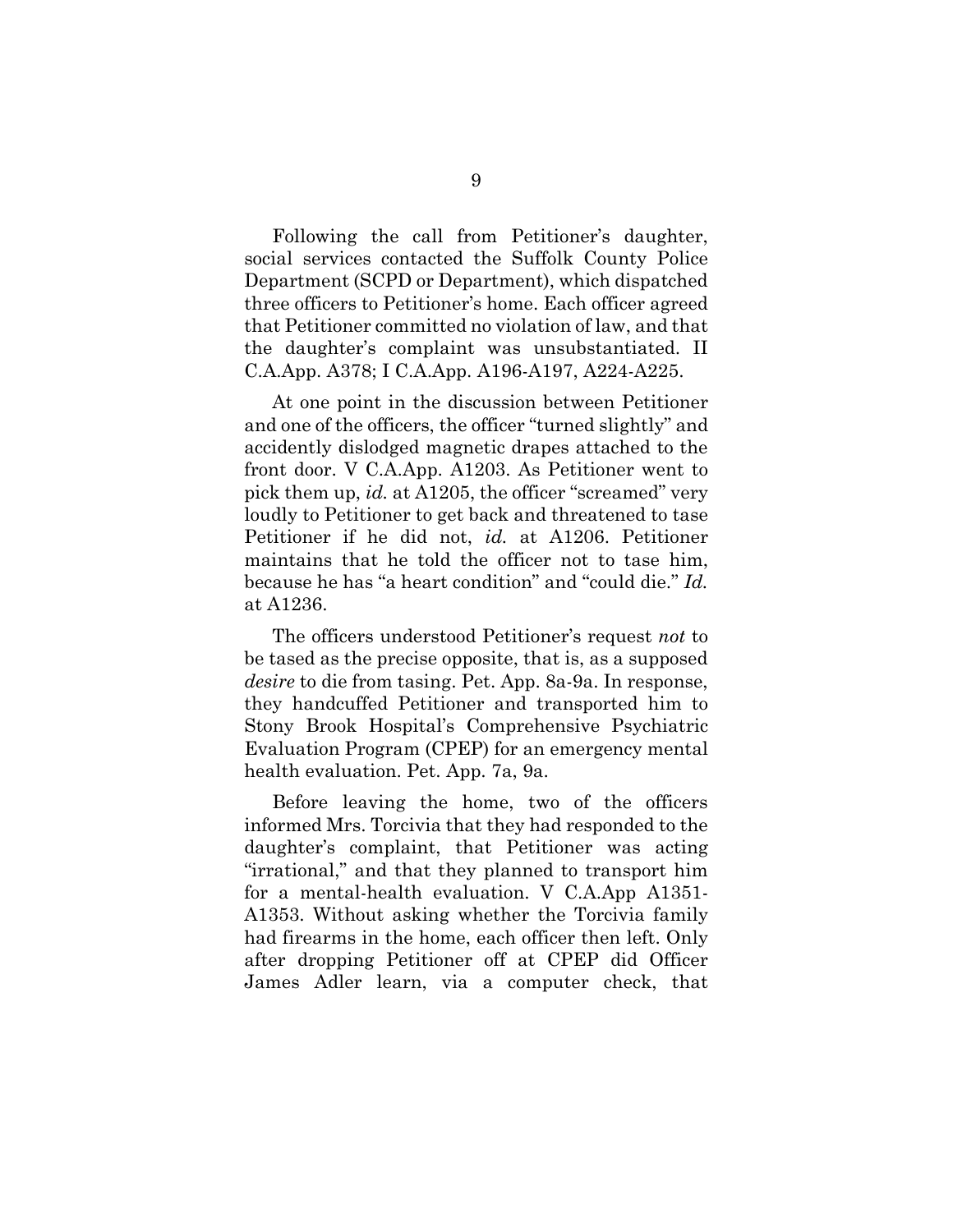Petitioner held a New York State pistol license. II C.A.App. A390-A391.

That check was based on a Department policy requiring the seizure of all guns from a home when police respond to a domestic "incident" and a resident is transported to a comprehensive psychiatric emergency program. Pet. App. 19a, 57a. Accordingly, the officer contacted his sergeant, who instructed him to ask Mrs. Torcivia for the guns and, if unsuccessful, return to CPEP to seek consent to the seizure from Petitioner; each attempt failed. II C.A.App. A391- A392, A421. The police did not seek a warrant for Petitioner's firearms and no officer was posted at the home to secure the scene pending seizure of the firearms. *Id.* at A391-A393.

While Petitioner was at CPEP, he underwent an intake interview. II C.A.App. A435. The CPEP chart shows that Petitioner did not appear to be under the influence of drugs or alcohol, and it shows that he told them about the presence of firearms in the home. IV C.A.App. A941-A942. The workers at CPEP then assessed Petitioner under the Columbia Suicide Severity Rating and found that there was no risk or likelihood that he would commit suicide. *Id.* at A940- A941; C.A. ECF 54 at E11-E12. This conclusion was unsurprising—Petitioner has no history of mentalhealth issues at all, let alone suicidal ideation. C.A. ECF 54 at E10-E12; II C.A.App. A431.

Twelve hours later, Petitioner was evaluated by a psychiatric nurse practitioner. II C.A.App. A552. She concluded that Petitioner was not a danger to himself or others, and she recommended that he be discharged. *Id.* at A552-A553. As was the practice at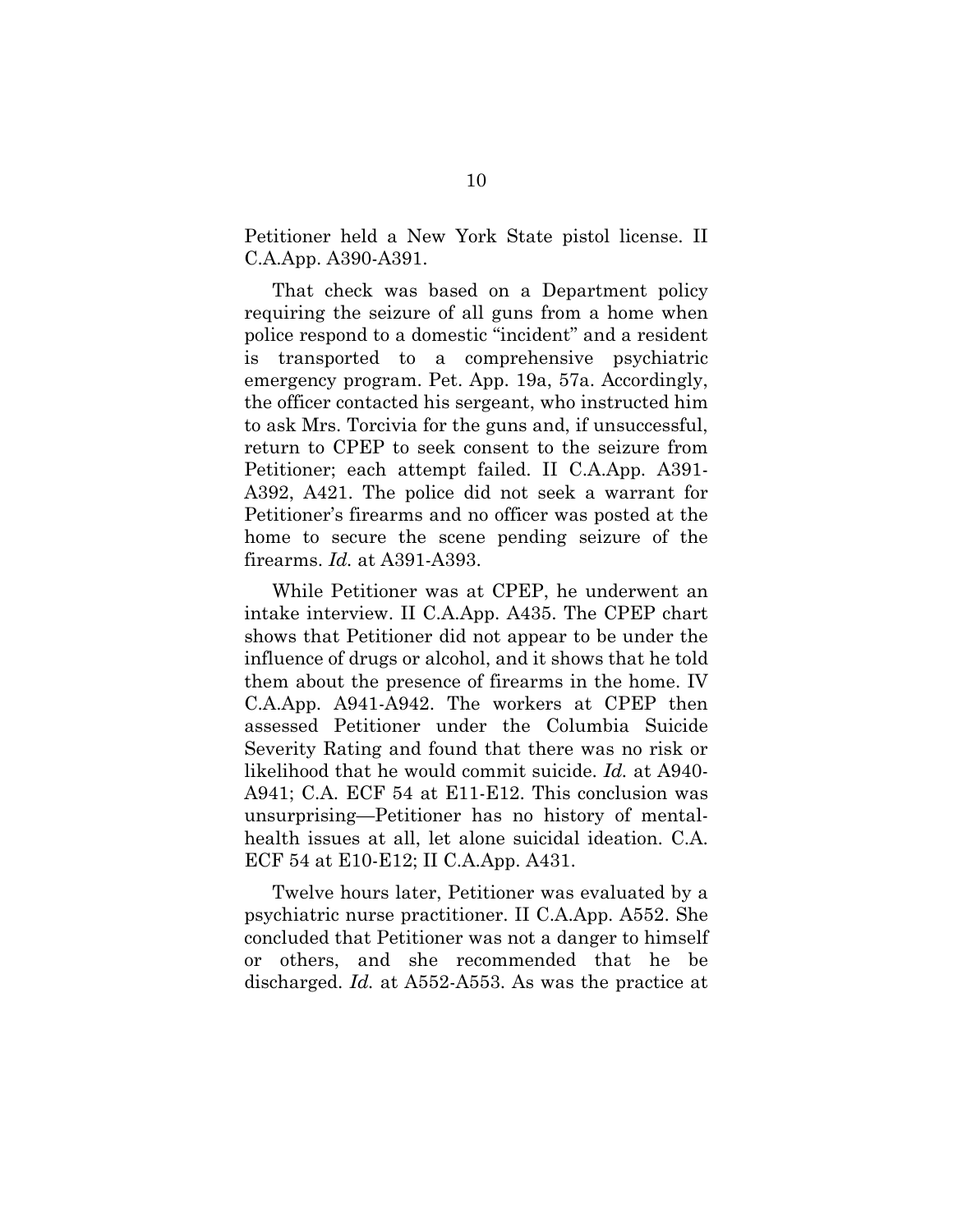CPEP, Petitioner was then evaluated by the attending psychiatrist, who agreed that Petitioner posed no risk to himself or others. *Id.* at A556-A557. He then discharged Petitioner without conditioning his release on surrender of his firearms. *Ibid.*

After Petitioner was discharged, he called his wife to come pick him up. V C.A.App. A1367. The CPEP social worker then had a phone conversation with the Department. III C.A.App. A732. Following that call, she instructed her intern to obtain from Petitioner the combination to his gun safe. *Ibid*. Shortly thereafter, CPEP called Mrs. Torcivia and told her that there was a change of plans and that her husband would not be released while there were firearms in the home. V C.A.App. A1367.

The social-worker intern then passed that information on to Petitioner, explaining that, although he had already been cleared of all risk, he could not leave CPEP until he provided the combination to his gun safe. I C.A.App. A140-A142, A296-A297. She then explained that the police were on their way to his house to seize his firearms. *Id.* at A142, A298-A299. Though Petitioner at first refused (again) to give the combination, he eventually caved to the pressure resulting from his continued confinement and provided the combination to his wife, who produced Petitioner's handguns and long guns for the Department when they arrived without a warrant. *Id.* at A140-A142, A296-A299. Hours after his evaluation cleared him of posing any risk, and only after confirming that the Department had seized his firearms, Petitioner was allowed to exit the locked CPEP Unit. *Id.* at A300.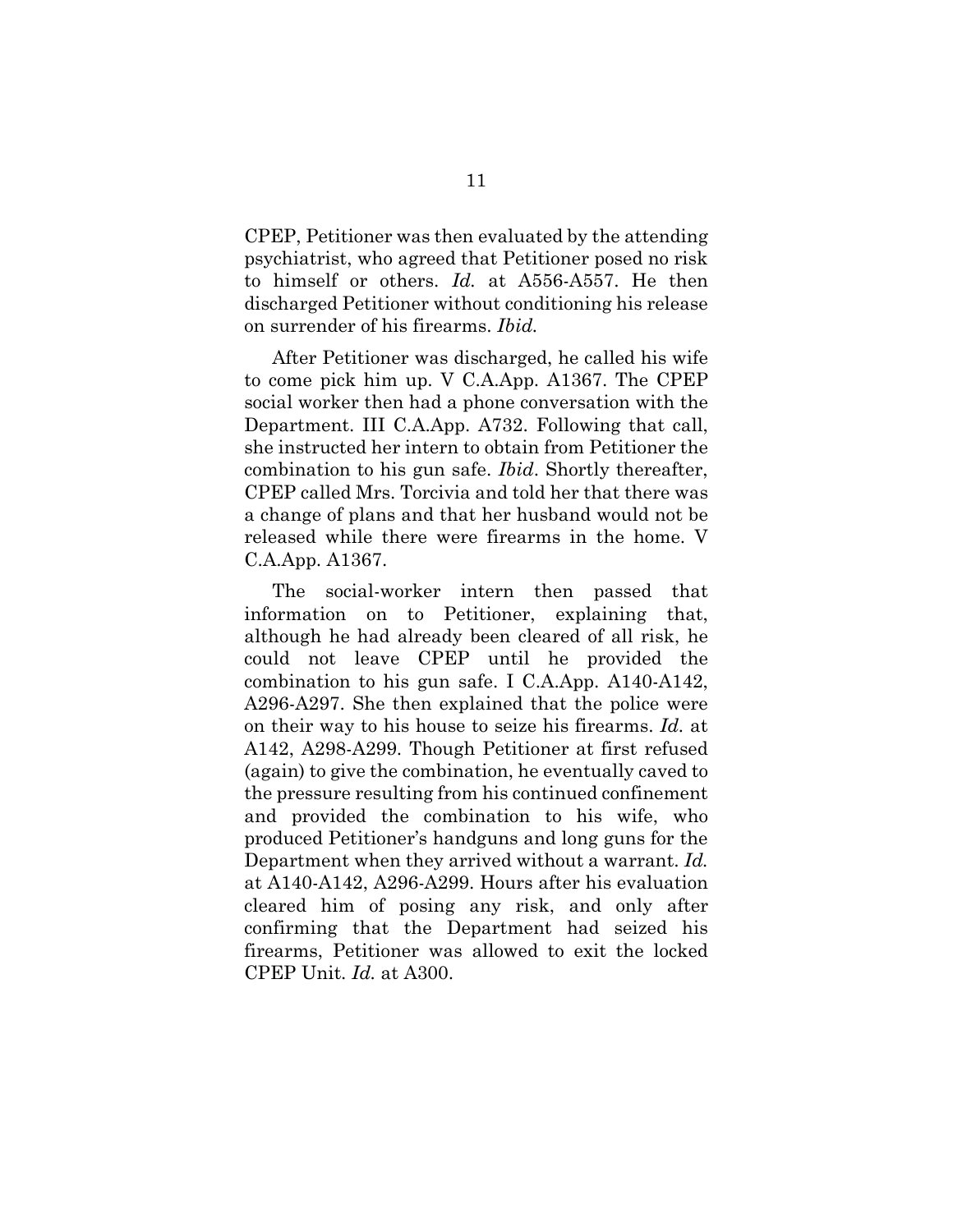On May 6, 2014, Petitioner requested the return of his firearms from the Department. II C.A.App. A502. His pistol license was later revoked and, although there was a hearing over the loss of his license in late 2015, Petitioner never recovered his handguns. Pet. App. 59a. And it took over two years for the Department to release his long guns to a gun store, which then transferred them to Petitioner. *Ibid.*

#### <span id="page-23-0"></span>**C. Procedural History**

Petitioner sued Suffolk County, New York and various individuals who participated in his confinement and the seizure of his firearms under §1983 for the violation of his First, Second, Fourth, and Fourteenth Amendment rights, as well as for violation of New York State law. I C.A.App. A53-A56. As relevant to this Petition,[2](#page-23-1) Petitioner alleged that Suffolk County's policy of warrantless seizure of firearms in the kind of circumstances in this case violated the Fourth Amendment. *Id.* at A56; see *Monell* v. *Dep't of Soc. Servs.*, 436 U.S. 658 (1978). He also raised a §1983 claim against the state hospital workers who continued to confine him after he had been cleared, claiming that they violated the Fourth Amendment by "unreasonably prolonging his

<span id="page-23-1"></span><sup>2</sup> A jury trial against the County and the three police officers "resulted in judgment for the County Defendants" on claims not addressed by this petition, including a Fourth Amendment claim for the seizure of Petitioner himself and a First Amendment claim that he was confined in retaliation for exercising his free speech rights. Pet. App. 13a-15a. The verdict as to those claims resulted from the jury's conclusion that Petitioner had not established by a preponderance of the evidence that he did not make suicidal statements before his initial detention. Pet. App. 17a.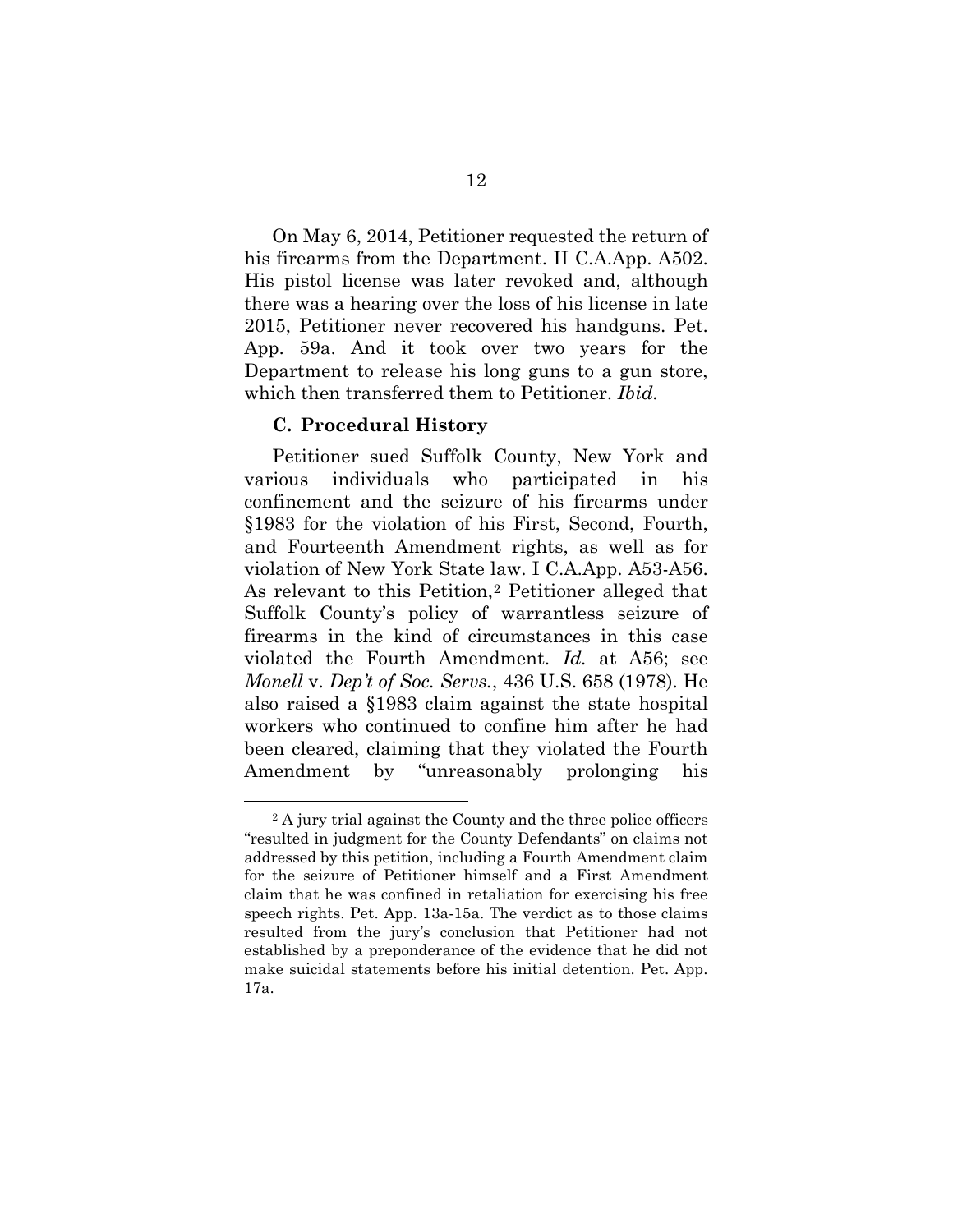confinement at CPEP until he provided his gun safe combination to allow seizure of his firearms." Pet. App. 15a.

1. On cross-motions for summary judgment, the district court granted Suffolk County's motion in part and dismissed Petitioner's Fourth Amendment claims against the county. Pet. App. 109a-110a. The district court agreed, as a factual matter, that a jury could find that Suffolk County had a policy of "temporarily seizing \*\*\* an individual's firearms upon their transport to CPEP following a domestic dispute[.]" Pet. App. 66a. But the district court then found, *sua sponte*, that this policy is justified under a "specialneeds exception" to the warrant requirement, Pet. App. 66a-76a, even though the county did not advance such a defense, Pet. App. 22a-23a n.24.

As to the state employees who worked at the hospital, the district court granted qualified immunity, finding that "no Second Circuit or Supreme Court precedent \*\*\* would have clearly established that, under the circumstances, the CPEP Defendants' conduct violated the Constitution." Pet. App. 101a. Thus, although the CPEP workers continued to detain Petitioner for more than three hours *after* determining he was not a danger to himself or others, the court shielded them from liability. Pet. App. 102a.

2. The Second Circuit affirmed the district court's dismissal of Petitioner's Fourth Amendment claim against the County. The Second Circuit agreed with the district court that there was sufficient evidence to support the existence of a "two-pronged policy" under which the county, for the duration of an investigation, would "temporarily seize[] firearms belonging to an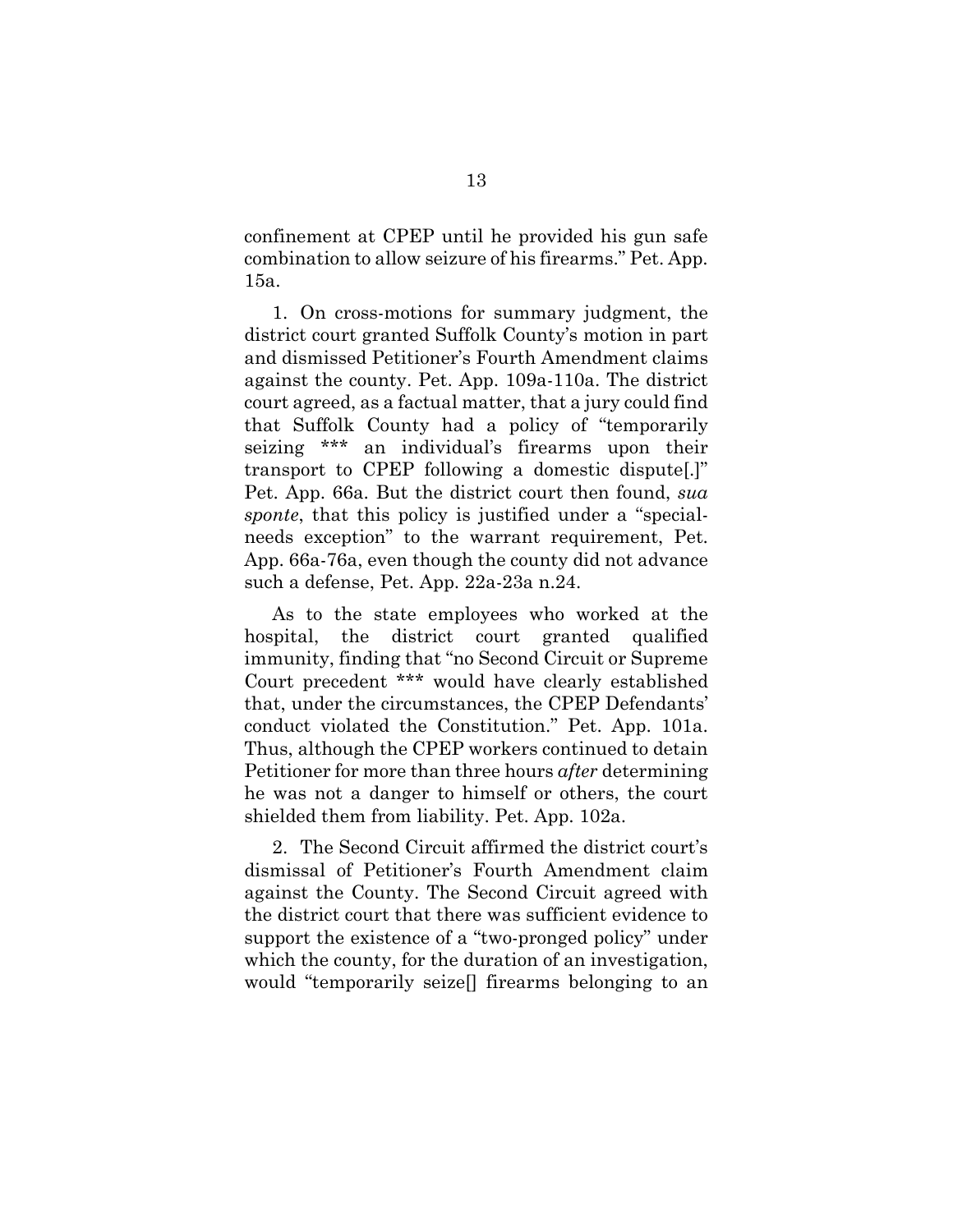individual" (1) "who is transported for emergency mental health evaluation" (2) "following a domestic incident." Pet. App. 21a. And the Second Circuit not only agreed with Petitioner that the county's seizure of his guns was a seizure, but the court also "assume[d] the truth of Petitioner's claim that the guns were seized *after* the responsible physicians had decided that he was not a danger to himself." Pet. App. 34a-35a n.30 (emphasis added). That assumption was unassailably correct. See II C.A.App. A453, A455; III C.A.App. A710.

Despite that assumption, the Second Circuit held that a "special-needs exception" applied and that under that exception—the County's firearm-seizure policy was "constitutionally reasonable" and thus did not "violate the Fourth Amendment." Pet. App. 32a.[3](#page-25-0) The court explained that the policy's "immediate goal" was the need "to prevent self-harm and harm within a family when a mental health condition becomes acute,

<span id="page-25-0"></span><sup>3</sup> The Court also suggested that any constitutional violation resulting from the seizure stemmed from the county employees violating the County's policy by seizing Petitioner's firearms after the relevant investigation was complete. Pet. App. 33a, 39a. But there is no question that the employees seized his firearms *pursuant* to the County's policy, whether or not the investigation was still in process. And there is no question that the policy, if not justified by a special-needs exception, violates the Fourth Amendment. Thus, whatever the exact scope of the policy—an issue that is properly left to a jury—the harm to Petitioner resulted from the county's training its officers to follow an unconstitutional policy. *E.g.*, *City of Canton* v. *Harris*, 489 U.S. 378, 389 (1989).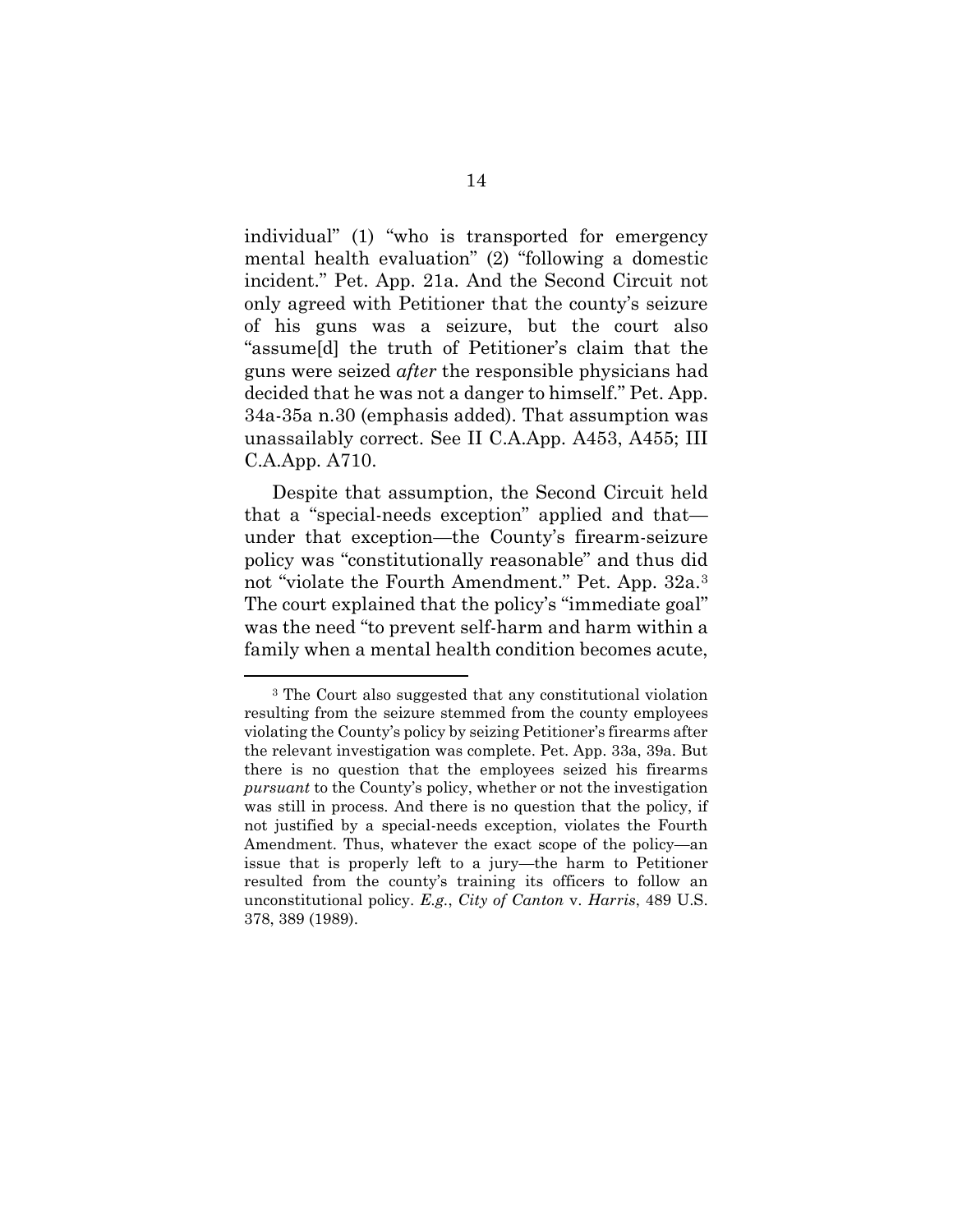when there may be a heightened risk of domestic violence or suicide, and when firearms are present." Pet. App. 24a.

In so holding, the Second Circuit largely ignored *Caniglia* and confined the only mention of it to a footnote. Pet. App. 26a-27a n.25. The court of appeals simply asserted that "the special needs exception" is "different" than the community caretaking exception at issue in *Caniglia*. *Ibid.* The court further maintained that the special-needs exception has been "repeatedly recognized" by this Court, "including" in *Griffin*, which involved "the warrantless search of a home." *Ibid.* The Second Circuit did not even attempt to address why a person like Griffin—subject to penal control because of a conviction—could be deemed comparable to an individual like Petitioner. The Second Circuit thus held that it could and would "not rely" on *Caniglia*'s rejection of the communitycaretaking exception in its analysis. *Ibid.*

As to Petitioner's continued confinement by the non-police state employees, the Court agreed with the district court's grant of qualified immunity even though the parties disputed whether the state employees continued to confine Petitioner "for a few hours after he was medically cleared to be discharged" to effectuate the seizure of his weapons. Pet. App. 46a-47a, 11a-12a. And the court did so by concluding that the right against such confinement was not clearly defined. Pet. App. 46a. Although Petitioner identified this Court's decision in *O'Connor* v. *Donaldson*, 422 U.S. 563 (1975), in his brief, C.A. ECF 47 at 16-17, the Second Circuit ignored it entirely, relying instead on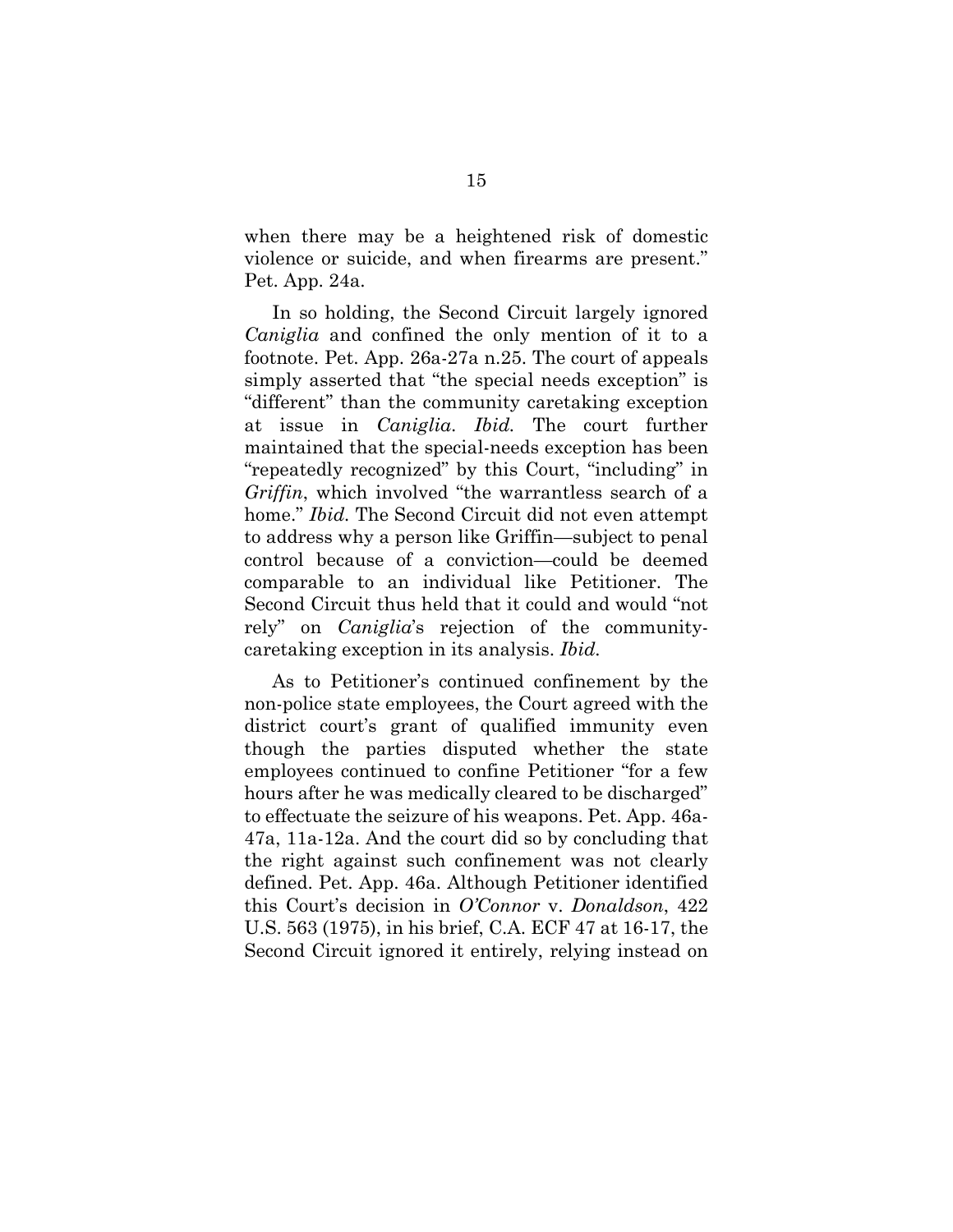two of its own decisions that dealt with seizures in entirely different circumstances. Pet. App. 46a-47a.

#### <span id="page-27-0"></span>**REASONS FOR GRANTING THE PETITION**

Twice last Term, this Court rejected exceptions to the warrant requirement that would allow searches of or seizures in the home. Despite clear guidance from those cases, the Second Circuit concluded that a policy that allowed the initial and ongoing seizure of firearms "complies with the Fourth Amendment" and did not "cause a violation" of Petitioner's constitutional rights. Pet. App. 40a. That is wrong, and it exacerbates a split among the circuits (and state courts of last resort) on the applicability of the specialneeds exception to the homes of individuals not in ongoing penal custody. This case also gives the Court a needed opportunity to narrow the judge-made qualified-immunity doctrine to allow claims for constitutional deprivations by non-police actors.

# <span id="page-27-1"></span>**I. As To The First Question, The Court Should Summarily Reverse The Decision Below As Incompatible With** *Caniglia***.**

On the first question, the Second Circuit reached the wrong conclusion about the existence of a specialneeds exception by, among other errors, actively disregarding this Court's decisions from as recently as last year. Compare Pet. App 26a n.25 with *Caniglia*, 141 S. Ct. at 1600. Despite this case's being a near carbon copy of *Caniglia* (which the Second Circuit merely characterized as "facts bearing some resemblance"), the Second Circuit dispensed with this Court's decision in *Caniglia* in a single footnote. Pet. App 26a n.25.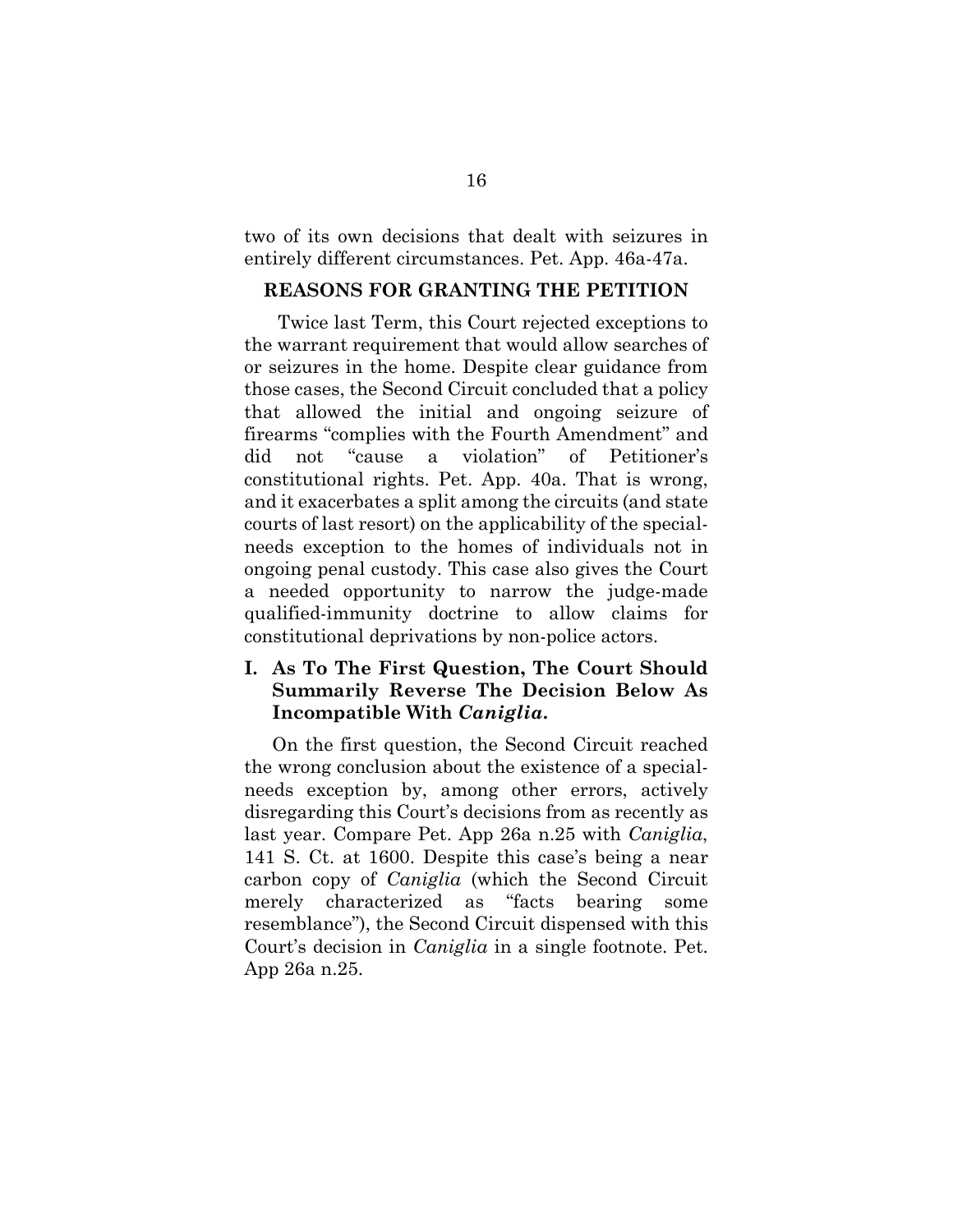As in *Caniglia*, there was no dispute that the exigent-circumstances exception did not apply. Indeed, this case is even clearer than *Caniglia* as the officers (under the facts assumed below) concluded that the initial complaint that brought them to Petitioner's home was groundless, II C.A.App. A378; I C.A.App. A196-197, A224-A225, and because there was no history of mental illness or suicidal or violent thoughts or conduct, C.A. ECF 54 at E10-E12; II C.A.App. A431. Given the more worrisome initial triggering conduct in *Caniglia*—wherein Caniglia threw his gun on the table and affirmatively asked his wife to shoot him, *Caniglia*, 141 S. Ct. at 1598—the correct outcome of this case is beyond question. And the Second Circuit's efforts to distinguish it constitutes the plainest of plain error, if not outright resistance to this Court's authority.

Departures from precedent this egregious have warranted summary reversal in the past. *Caetano* v. *Massachusetts*, 577 U.S. 411, 411-412 (2016) (per curiam); *United States* v. *Ibarra*, 502 U.S. 1 (1991) (per curiam). It is warranted again here.

# <span id="page-28-0"></span>**II. Even If** *Caniglia* **Does Not Require Summary Reversal, The First Question Presented Is Worthy Of Plenary Review.**

Even if *Caniglia* does not unavoidably require reversal of the decision below, the case is worthy of full review because (a) the decision below deepens a preexisting split regarding the scope of the special-needs exception, and (b) that decision wrongly decided an important question of constitutional law.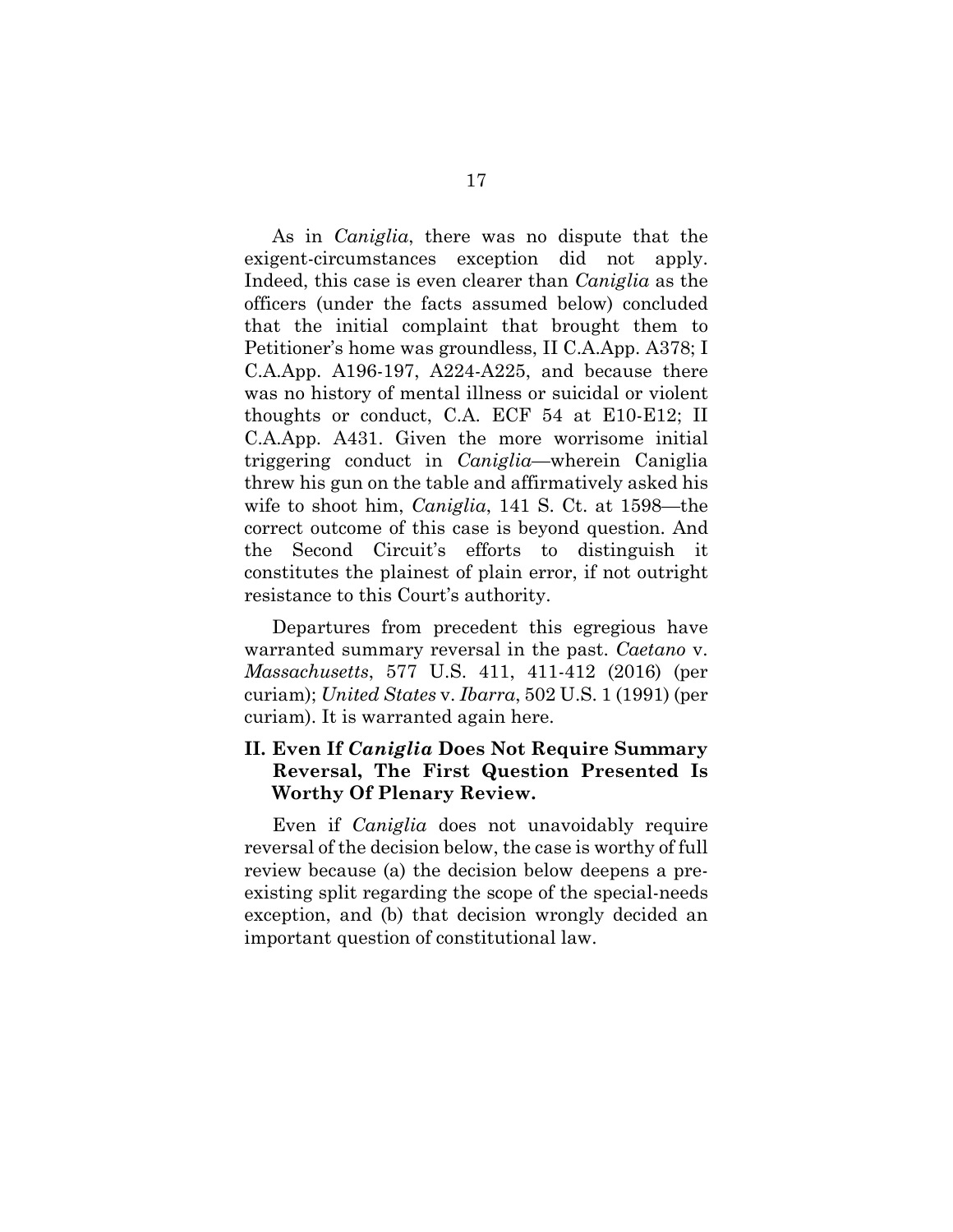# <span id="page-29-0"></span>**A. Courts are split about the scope of any special-needs exception to the warrant requirement.**

Even if this Court disagrees that the Second Circuit's disregard for *Caniglia* warrants summary reversal, the case is worthy of review because the courts of appeals, along with one state court of last resort, are deeply divided over the scope of the specialneeds exception to the Fourth Amendment's warrant requirement. In conflict with the decision below, the New Jersey Supreme Court, Fifth Circuit, and Tenth Circuit have declined to apply the special-needs exception to the homes to persons not in penal custody. In fact, the Fourth and Tenth Circuits have gone even further and limited application of that exception even to persons who were in such custody in some circumstances. In contrast, like the Second Circuit here, the First and Ninth Circuits have extended the special-needs exception to cases that did not involve probationers or parolees.

1. In a case much like this one, the New Jersey Supreme Court held that the special-needs exception could not be used to justify the seizure of firearms from the homes of individuals against whom a complaint of domestic violence was filed. *New Jersey* v. *Hemenway*, 239 N.J. 111, 138, 216 A.3d 118, 133 (N.J. 2019). The court emphasized that, because "law enforcement officers can execute a warrantless entry of a home to seize weapons based on exigent circumstances," there was no need to "carve out a singular exception to the traditional constitutional protections afforded to the home" by "invok[ing] the special needs doctrine." *Id.* at 135.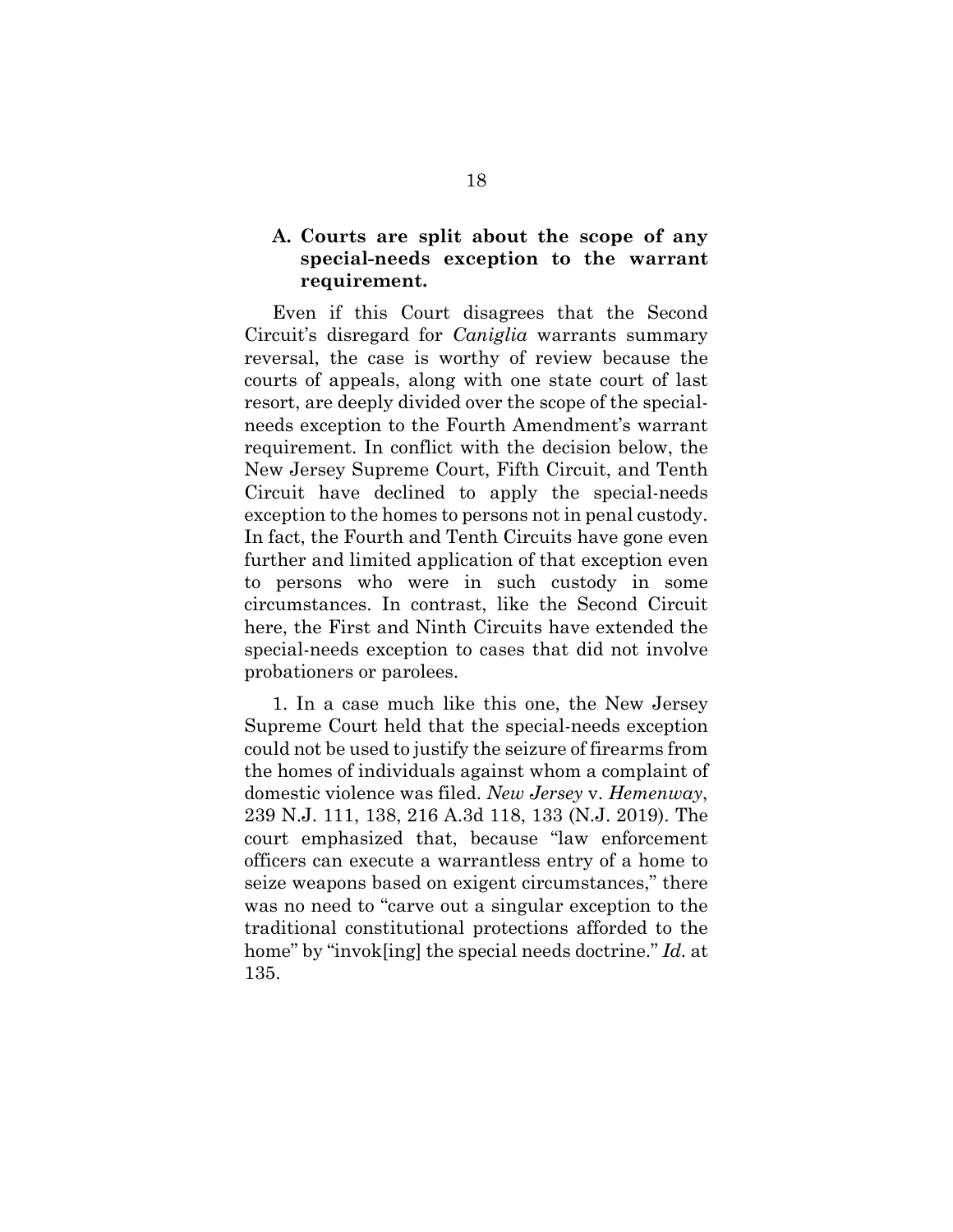The Tenth and Fifth Circuits have likewise rejected the extension of the special-needs exception to the homes of persons not in penal custody even where suspected danger to family members is involved. Both circuits demand a warrant in such circumstances unless the search would satisfy the ordinary test for exigency.

In *Roska ex rel. Roska* v. *Peterson*, for example, the Tenth Circuit expressly declined to find a "special need that renders the warrant requirement impracticable when social workers *enter a home* to remove a child, absent exigent circumstances." 328 F.3d 1230, 1242 (10th Cir. 2003) (emphasis in original). The Fifth Circuit similarly has rejected attempts to apply the special-needs exception to social workers in those circumstances after finding that any such investigation is not sufficiently separate from the needs of law enforcement. See *Gates* v. *Tex. Dep't of Protective & Regul. Servs.*, 537 F.3d 404 (5th Cir. 2008); *Thomas* v. *Texas Dep't of Fam. & Protective Servs.*, 427 F. App'x 309 (5th Cir. 2011) (same).

2. The Tenth Circuit has gone even further in limiting the special-needs exception, concluding that the exception has limited applicability even as to persons who are in penal custody. In *United States* v. *Pacheco*, that court of appeals held that the specialneeds exception could not be used to search a parolee's home after the parolee has been arrested, reasoning that any resulting seizure would be used "entirely for the purpose of using" the phone and its data "as evidence." 884 F.3d 1031, 1040 (10th Cir. 2018).

The Fourth Circuit has adopted the same approach. In *United States* v. *Hill*, it held that the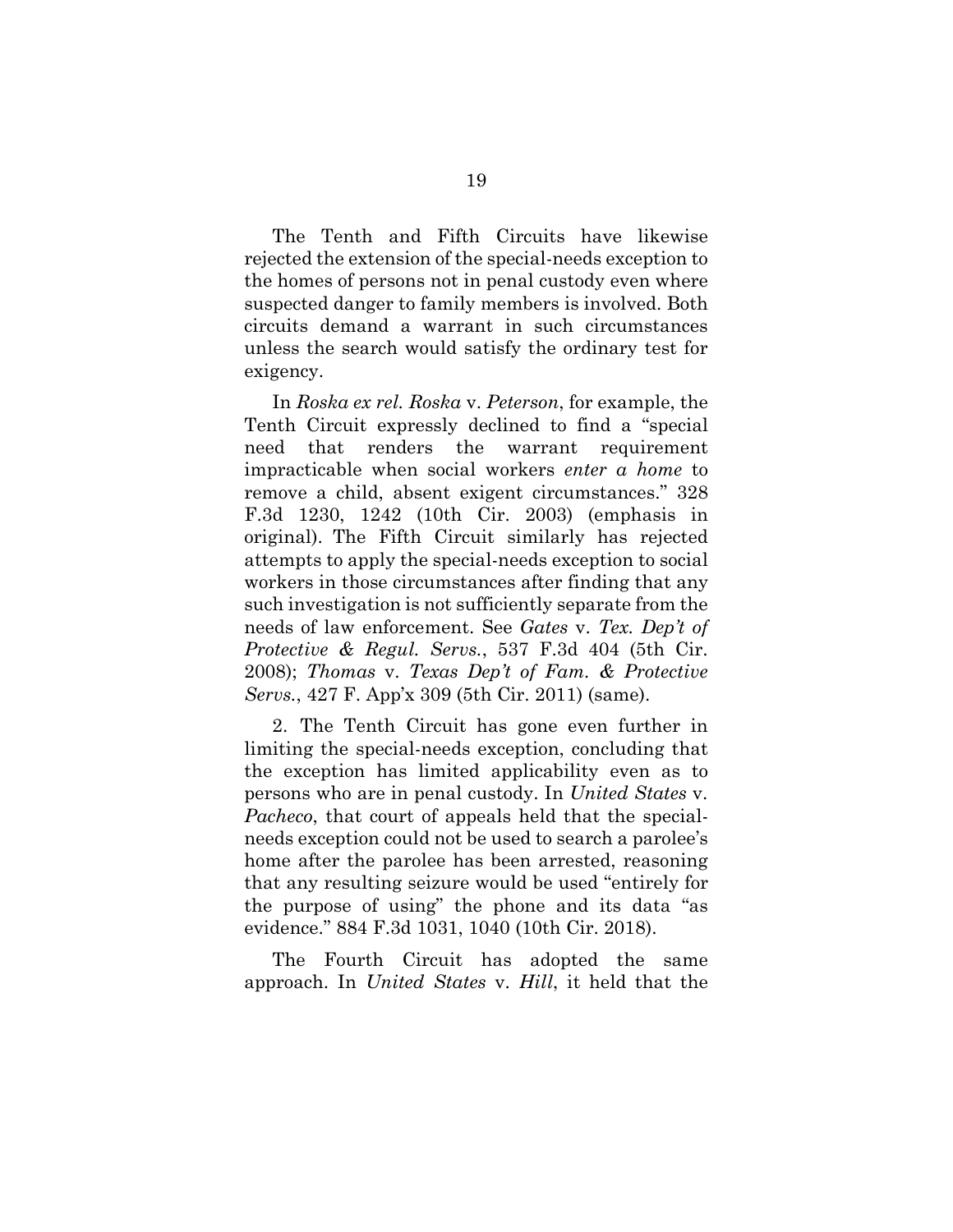special-needs exception could not justify a home search, even though the homeowner was on supervised release, unless a condition of his release allowed for such searches. 776 F.3d 243, 249 (4th Cir. 2015).[4](#page-31-0)

Under the "special-needs exemption" employed by the Second Circuit here, each of these searches would have been held compatible with the Fourth Amendment.

3. By contrast, the First and the Ninth Circuits have joined the Second Circuit in extending the special-needs exception in cases not involving probationers and parolees.

For example, in *Sanchez* v*. County of San Diego*, the Ninth Circuit held that a policy that allowed a warrantless administrative search of the home of welfare recipients fell under the special-needs exception. 464 F.3d 916, 926 (9th Cir. 2006). The Ninth Circuit reasoned that, because the primary purpose of those searches was not "investigating fraud," but rather to "verify eligibility for welfare benefits," the county had a special need. *Id.* at 926. The court further concluded that the home searches were reasonable considering that need: Not only did the court consider it "reasonable for welfare applicants who desire direct cash governmental aid to undergo eligibility verification through home visits," it also

<span id="page-31-0"></span><sup>4</sup> The Seventh Circuit expressed "doubt" in the Fourth Circuit's reasoning in *United States* v. *Caya*, 956 F.3d 498 (7th Cir. 2020), but did not decide the question because the challenged search was performed subject to an express condition of release. *Id.* at 503-504.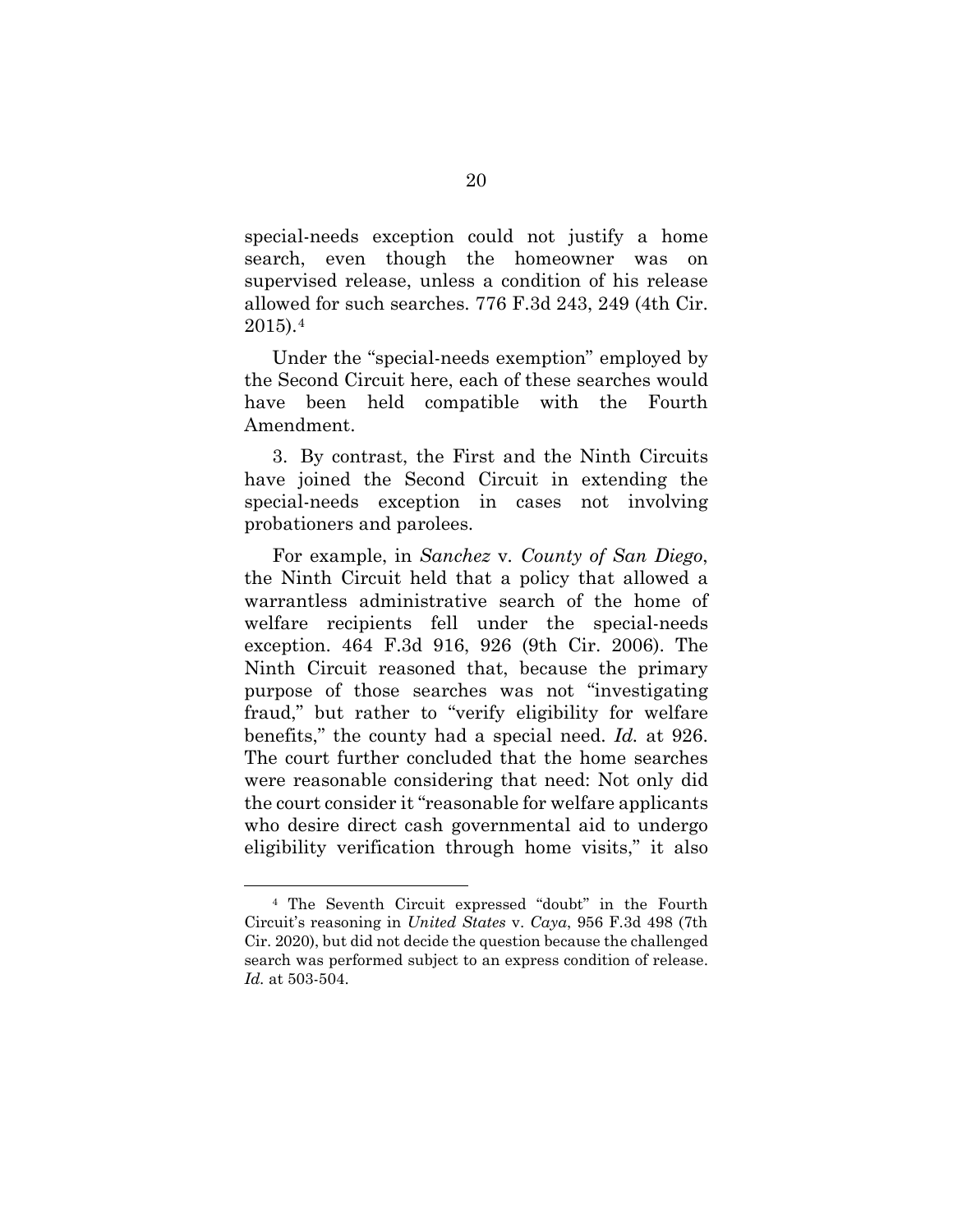relied on the fact that the search was limited to "areas of the home that [the investigators] believe will provide relevant information" and cited data showing that the searches had led to increased denial rates and an increased rate in withdrawn welfare applications. *Id.* at 927-928. On those facts—which undisputedly did not involve penal custody—the court held that the special-needs exception applied. *Ibid.*

Similarly, in *Henderson* v. *City of Simi Valley*, the Ninth Circuit extended the special-needs exception to the home after police entered a woman's home so that her daughter—who was protected by a temporary restraining order obtained by her father—could retrieve items over which the order gave her "exclusive temporary use, control, and possession." 305 F.3d 1052, 1054 (9th Cir. 2002). The court concluded that the homeowner's privacy interests were "tempered by the fact that she had notice of the court-ordered property disbursement when she was served with the Order." *Id.* at 1059. And that notice, according to the court, constituted a "special need" justifying a warrantless entry into a home.

Likewise, in *McCabe* v. *Life–Line Ambulance Service, Inc.*, the First Circuit allowed for a warrantless home entry to execute an involuntary civil commitment order that had been issued by a neutral medical expert. 77 F.3d 540, 553-554 (1st Cir. 1996). The Court reasoned that, because such orders "can only issue upon an expert medical finding that the subject presently poses a 'likelihood of serious harm' to herself or others," *id.* at 546, "officers in possession of [such an order], duly issued pursuant to [Massachusetts law], may effect a warrantless entry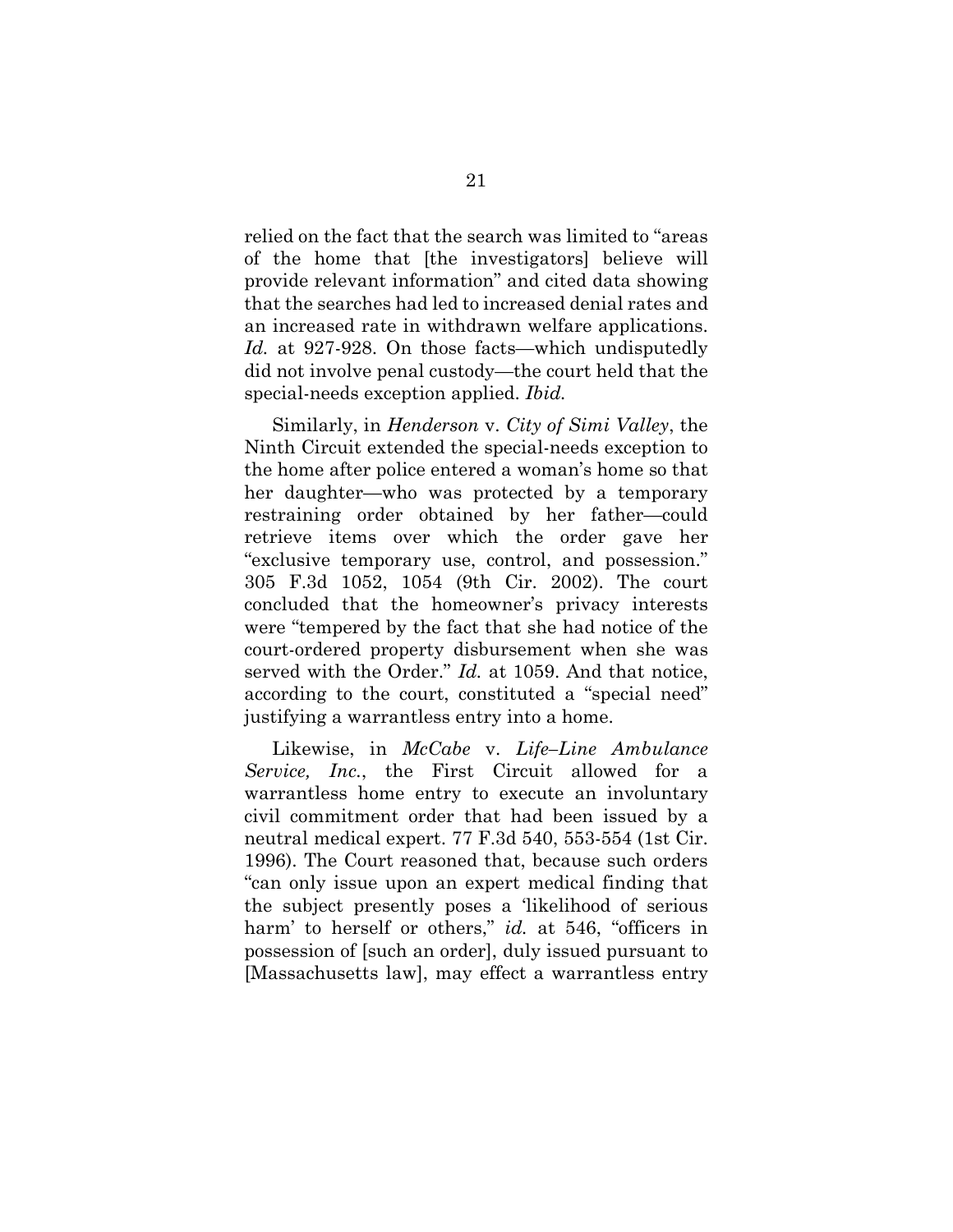of the subject's residence within a reasonable time after the [document] issues," *id.* at 554. Though the Court could have found that the facts of the case presented it with "exigencies," it declined to "enter the skirmish over the distinctions between 'emergencies' and 'exigent circumstances,'" finding instead that the special-needs exception applied. *Id.* at 546-547.

The decision below—with its capacious understanding of what can constitute a special need thus joins the First and Ninth Circuits in finding a special-needs exception to enter the home of people who are neither probationers nor parolees. That decision also widens a split with the Fifth Circuit and the New Jersey Supreme Court, both of which have rejected a special-needs exception because of the existence of the exigent-circumstances exception. And it deepens a conflict with the Fourth and Tenth Circuits, which have declined to find a categorical special-needs exception even for searching the homes of those in penal custody.

This Court's review is needed to ensure that the applicability of the special-needs exception to a person's home does not turn on the state or circuit—or on the side of the Hudson River—in which the person lives.

## <span id="page-33-0"></span>**B. The issue presented is important, and the court of appeals resolved it incorrectly.**

Beyond exacerbating a split among the lower courts, the decision below also answers an important question of constitutional law in a way that cannot be squared with this Court's precedents or the common law.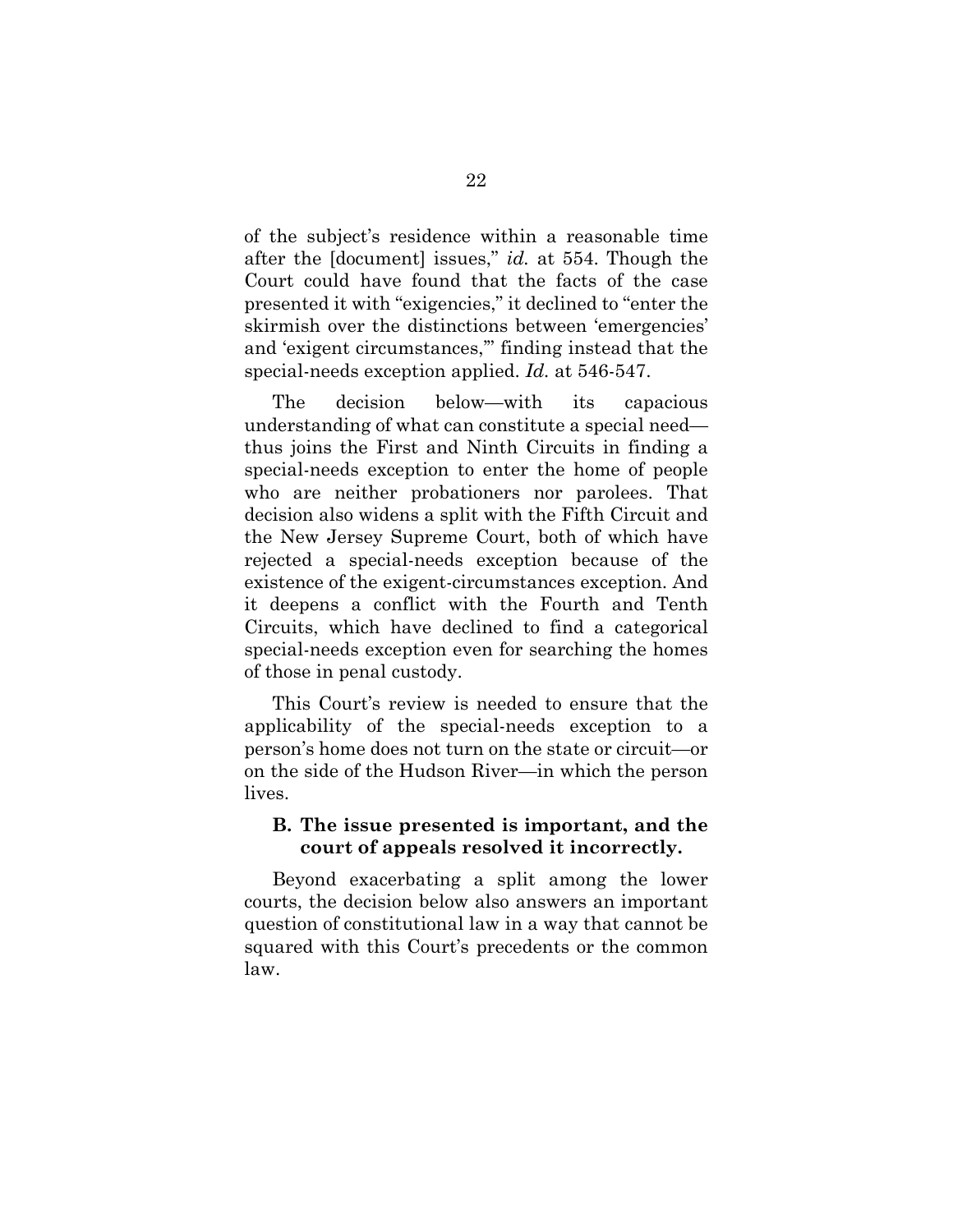1. The question presented is unquestionably important. As this Court has explained, the "physical entry of the home is the chief evil against which [the Fourth Amendment] is directed." *Lange*, 141 S. Ct. at 2018 (quoting *Payton* v. *New York*, 445 U.S. 573, 585 (1980)). Thus, cases like this one that create a rule that weakens the Fourth Amendment's protections for the home demand this Court's correction. As explained above, in this Court's cases, the home is the "first among equals." *Jardines*, 569 U.S. at 6. The Fourth Amendment's protections are at their apex during home searches because the home and its contents are "accorded the full range of Fourth Amendment protections." *Lewis* v. *United States*, 385 U.S. 206, 211 (1966).

Recognizing the central importance of the home, this Court has "jealously and carefully drawn" all exceptions to the Fourth Amendment's warrant requirement. That longstanding limitation is not only compelled by the history and tradition of that Amendment, but also prudent: As Justice Jackson explained, the government will "push to the limit" "any privilege of search and seizure without warrant which [the Court] sustain[s]." *Brinegar* v. *United States*, 338 U.S. 160, 182 (1949) (Jackson, J., dissenting).

Because the court of appeals' expansion of the special-needs exception to the home is anything but jealously and carefully drawn, this Court's review is necessary to narrow it.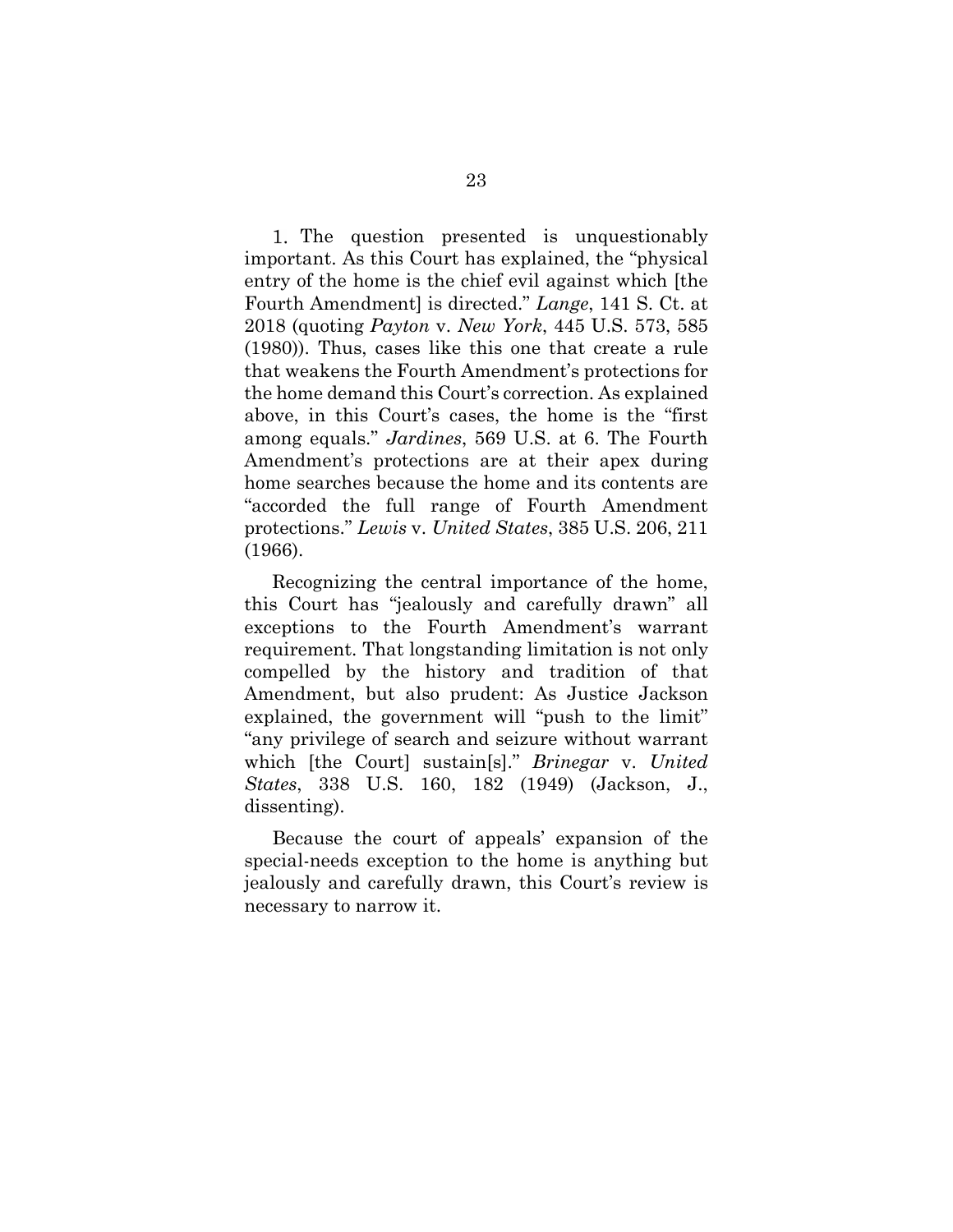2. Nor can the expansion of the special-needs exception be justified by *Griffin* given the limits of that decision and this Court's repeated admonition to read any exception to the warrant requirement narrowly. *Griffin* addressed the narrow and constitutionally different circumstances of persons who were still subject to a degree of penal custody, had lost many of their liberties because of their convictions, and hence had far different rights and expectations of privacy, even in their homes. 483 U.S. at 873-875. Such circumstances do not translate to persons who have not been found to have violated the law and thereby lost a substantial degree of their liberty. In *Caniglia*, this Court explained that "[n]either the holding nor logic of *Cady* justified" an extension of the communitycaretaking exception to the home. *Caniglia*, 141 S. Ct. at 1599. The same can be said about applying *Griffin* to the home of those not in the state's penal custody.

Indeed, while the Court in *Griffin* recognized that the penal context is what justified the special-needs exception's application to a probationer's home, 483 U.S. at 873-874, this Court specifically warned that even in such penal circumstances the exception was "not unlimited." *Id.* at 875.

In the non-penal context, the exception should be non-existent given that the separate and stricter exigent circumstances exception is more than sufficient to address any genuine *need* to forego a warrant. Indeed, as Justices Alito and Kavanaugh explained in their *Caniglia* concurrences, exigent circumstances already justify home searches where there is a genuine exigency. *Caniglia*, 141 S. Ct. at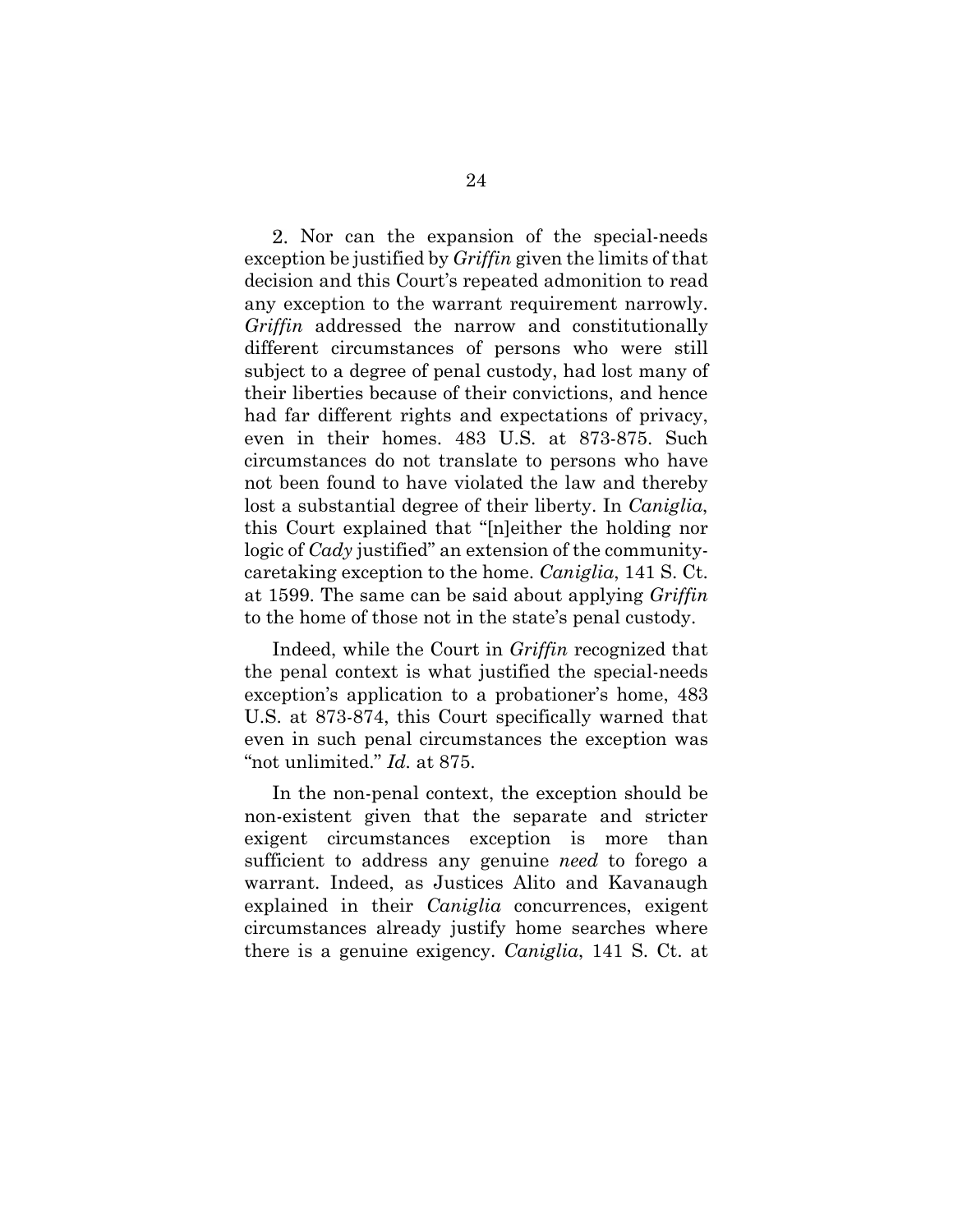1602 (Alito, J., concurring); *id.* at 1603-1604 (Kavanaugh, J., concurring).

And in this case, there was no need, exigent, or otherwise. Petitioner was not even suspected of a crime and had not been punished by the state. Nothing that Petitioner had done suggested he was even dangerous. Indeed, as the Second Circuit admitted, there was no "claim that [Petitioner's daughter] had been assaulted, or that a firearm had been displayed or used in any way during the altercation." Pet. App. 25a.

By expanding the exception on those facts, the Second Circuit ignored all the reasons why the *Griffin* court found that probation justified an exception for special needs. Instead, the Second Circuit extended a decision in which, nearly 20 years ago, it had "h[e]ld that the special needs doctrine does not require, as a threshold matter, that the subject of the search possess a reduced privacy interest." *MacWade* v. *Kelly*, 460 F.3d 260, 270 (2d Cir. 2006); see Pet. App. 23a-24a.

That lowered threshold contravenes this Court's guidance. In other special-needs cases, this Court has explained that warrantless searches should be "limited" to those cases "where the privacy interests implicated by the search are minimal, and where an important governmental interest furthered by the intrusion would be placed in jeopardy by a requirement of individualized suspicion." *Skinner* v. *Ry. Lab. Execs.' Ass'n*, 489 U.S. 602, 606, 624 (1989) (involving blood and urine tests of railroad employees following train accidents and the violation of safety rules).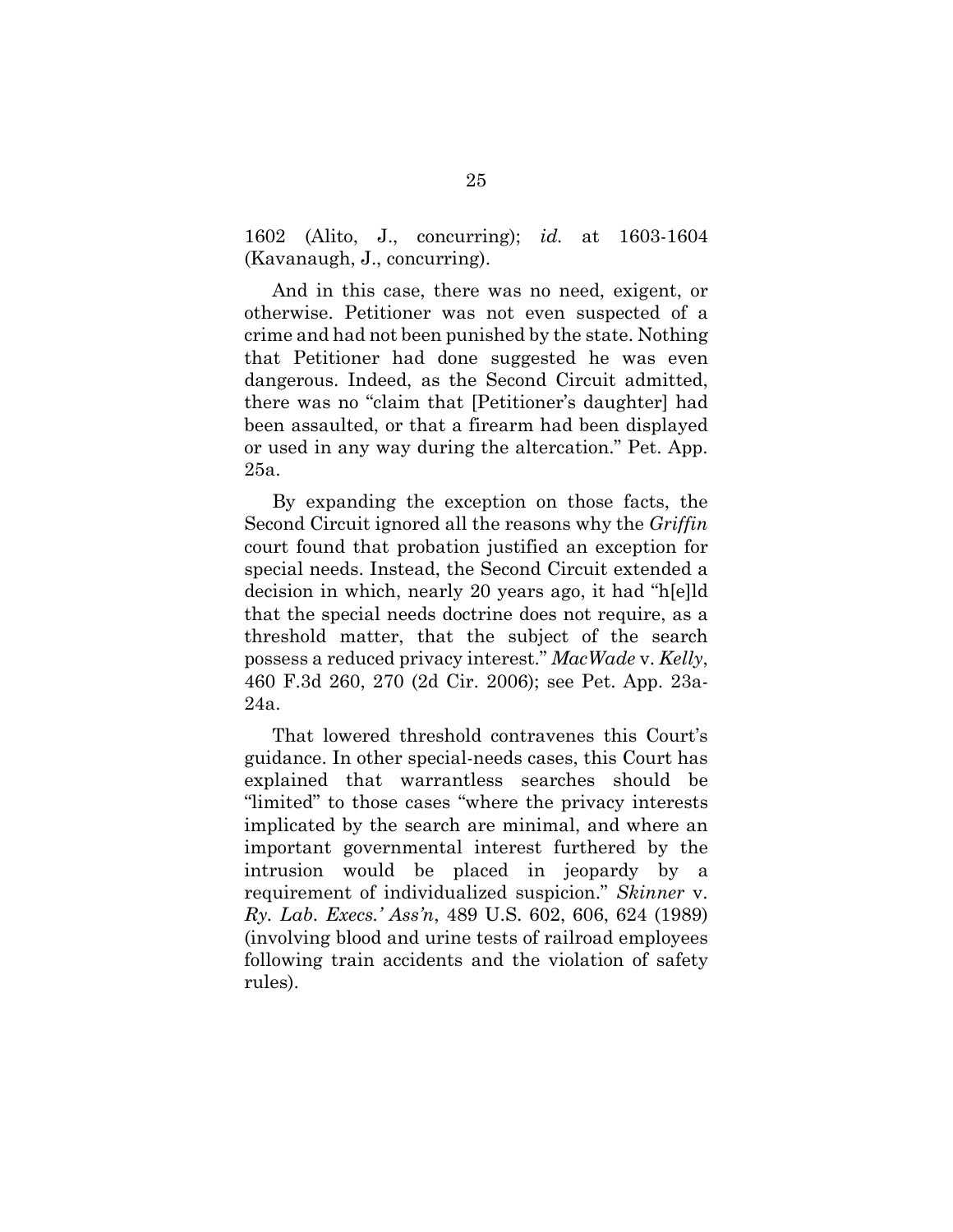The Second Circuit's disregard for Petitioner's Fourth Amendment privacy interests in these nonexigent circumstances allowed the government to enter a place where Petitioner's privacy interests were at their apex: his home. And it allowed them to seize Petitioner's firearms from that home even though he had no criminal history, he had committed "no offense," was suspected of "no violation" of the penal law, II C.A.App. A378, and even though the seizure occurred *after* medical staff had determined not only that involuntary commitment was unnecessary, but also that the homeowner was "not imminently dangerous to himself or others." Pet. App. 11a (cleaned up).[5](#page-37-0) This Court's special-needs decisions cannot justify such a result.

Moreover, no such exception was recognized at common law. Indeed, before the Founding, outside of certain rare circumstances, "the Crown could not intrude on the sanctity of the home without a warrant."[6](#page-37-1) The home was not to be "violated" unless "absolute necessity" compelled this to "secure public benefit."[7](#page-37-2) Otherwise, in "all cases where the law" was "silent" and "express principles d[id] not apply," the "extreme violence" of entering a home without

<span id="page-37-0"></span><sup>5</sup> As this Court is acutely aware, New York's hostility to firearms may be the driving force behind the persistent disregard for all manner of constitutional rights in cases where guns make even a cameo appearance.

<span id="page-37-1"></span><sup>6</sup> Laura K. Donohue, *The Original Fourth Amendment*, 83 U. Chi. L. Rev. 1181, 1195-1196 (2016).

<span id="page-37-2"></span><sup>7</sup> 1 Joseph Chitty, *A Practical Treatise on the Criminal Law* 35 (London, A.J. Valpy 1819).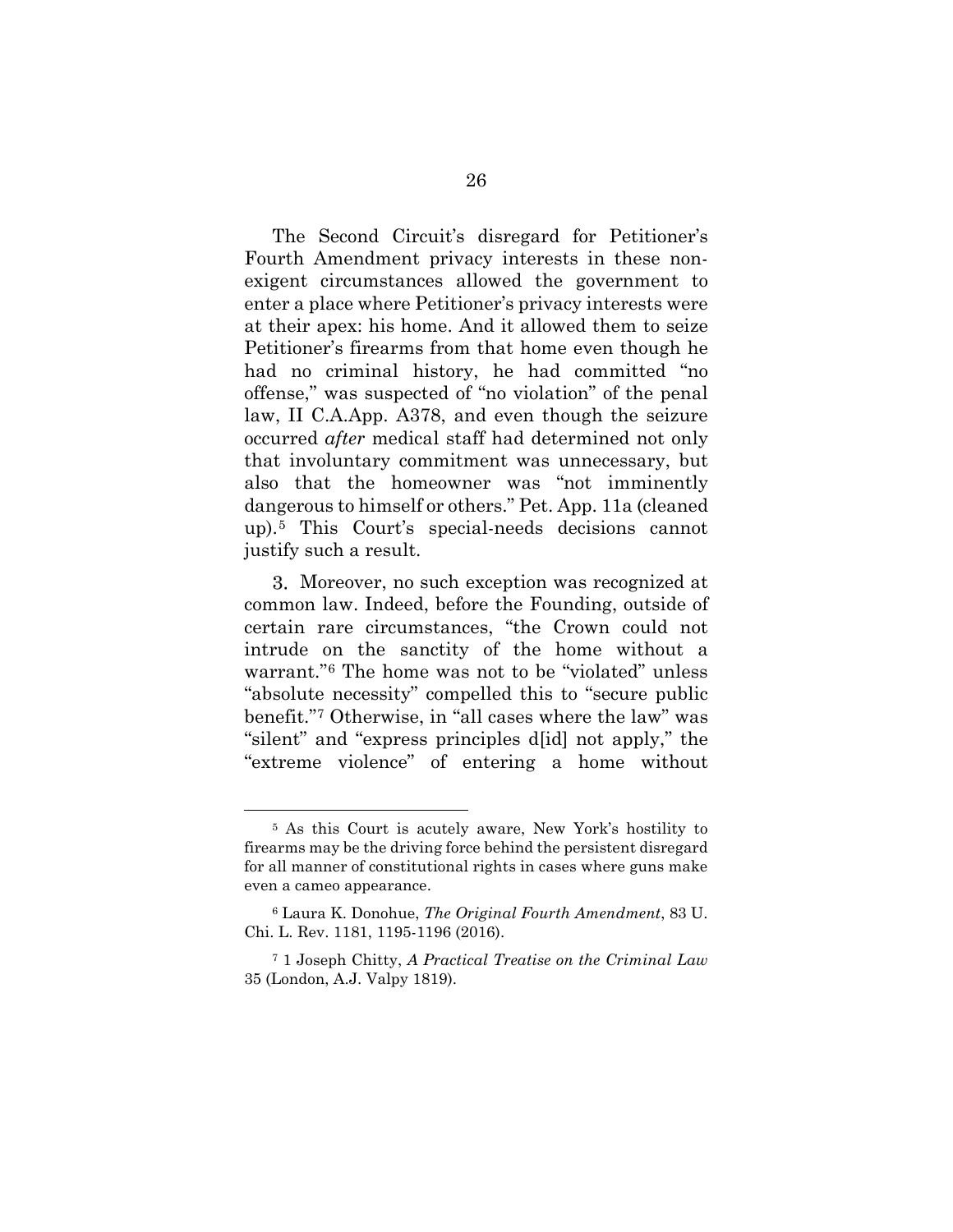permission was forbidden.[8](#page-38-0) The Fourth Amendment, "little more than the affirmance" of the common law,[9](#page-38-1) was thus meant by the Framers to continue this tradition and prevent the "evil" of warrantless "physical entry of the home." *Welsh* v. *Wisconsin*, 466 U.S. 740, 748 (1984) (citations omitted). And the only circumstances in which the common law even contemplated such warrantless entry—pursuit of a fleeing felon or to stop an affray (i.e., current violence)—easily fall within what we would now characterize as exigent circumstances. *Lange*, 141 S. Ct. at 2022-2024 (collecting common-law sources).

In sum, no common-law authority would have allowed government officers to enter a person's home and seize his firearms because of the "special need" of the government to seize weapons from a person who had committed no wrong and posed no risk to himself or others. And the Second Circuit's extension of the special-needs exception to the home of a person who was not a probationer or parolee thus swallows the warrant requirement, contravenes the Court's other cases about the central importance of the home, and abandons common-law principles that have traditionally animated this Court's Fourth Amendment decisions. For these reasons, too, review is warranted.

<sup>8</sup> *Ibid.*

<span id="page-38-1"></span><span id="page-38-0"></span><sup>9</sup> 3 Joseph Story, *Commentaries on the Constitution of the United States* 748 (Boston, Hilliard, Gray & Co. 1833).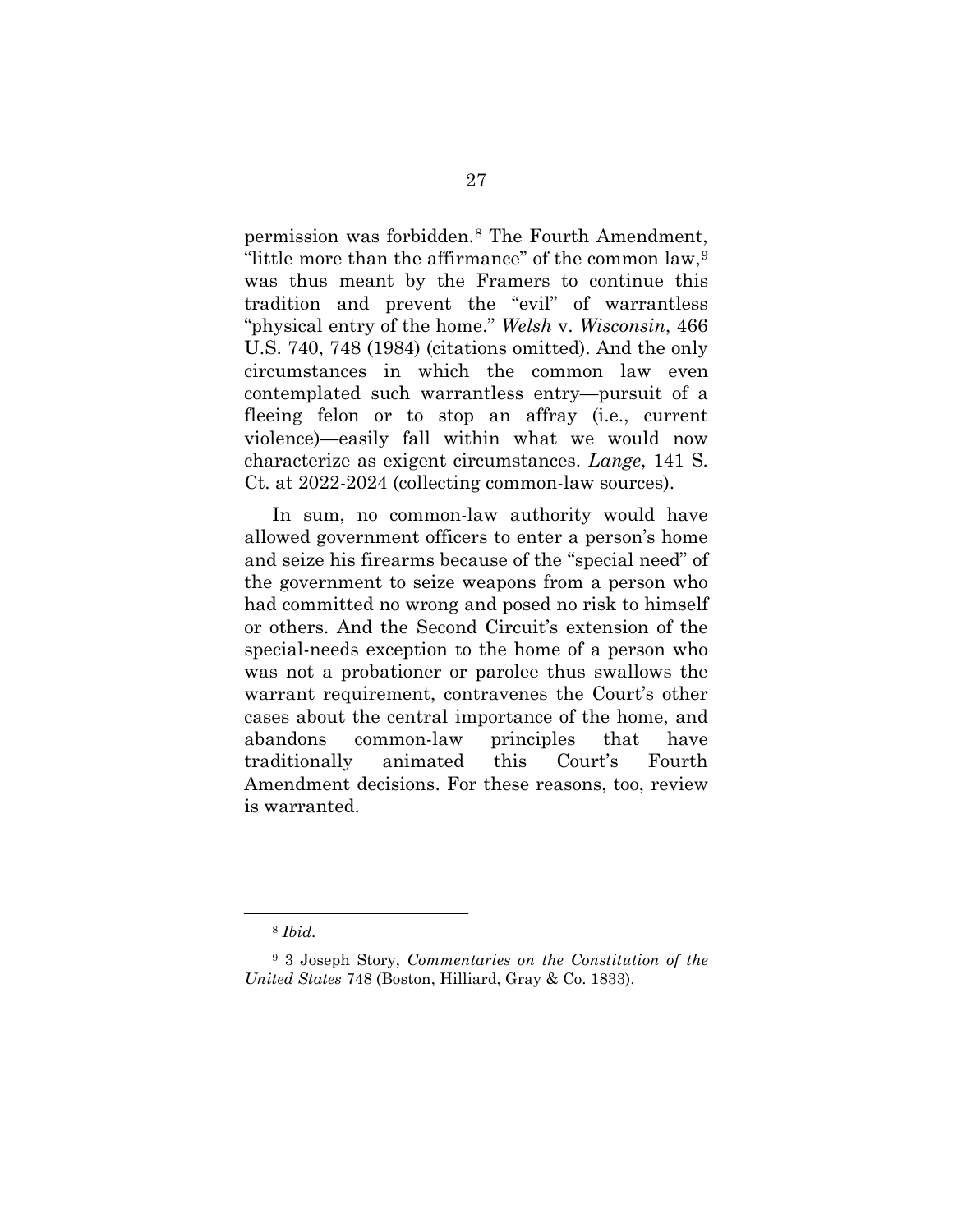## <span id="page-39-0"></span>**III. The Qualified-Immunity Question Also Warrants This Court's Review.**

Assuming the Court does not summarily reverse the Second Circuit's resolution of the first question, this Court's review is also warranted to revisit the application of the judge-made qualified-immunity doctrine to claims against non-police employees like the health-care officials who kept Petitioner in custody, long after any concerns about his danger had been resolved, to facilitate the police's warrantless seizure of his weapons.[10](#page-39-2) As applied to such officials, the doctrine not only lacks any legal basis, it also does not further the policy interests it is designed to protect.

### <span id="page-39-1"></span>**A. The qualified-immunity doctrine is atextual and lacks historical support.**

Nearly 25 years ago, Justice Scalia explained that "the § 1983 that the Court created \*\*\* bears scant resemblance to what Congress enacted almost a century earlier." *Crawford-El* v. *Britton*, 523 U.S. 574, 611 (1998) (Scalia, J., dissenting). He was correct.

The very idea of qualified immunity as a shield to §1983 liability is predicated on the notion that the statute incorporated the common law existing when the statute was enacted. See *Tenney* v. *Brandhove*, 341 U.S. 367, 376 (1951). But, in fact, the common law was "extremely harsh to the public official." David E. Engdahl, *Immunity and Accountability for Positive Governmental Wrongs*, 44 U. Colo. L. Rev. 1, 18 (1972).

<span id="page-39-2"></span><sup>10</sup> Petitioner does not seek summary reversal as to the second question presented.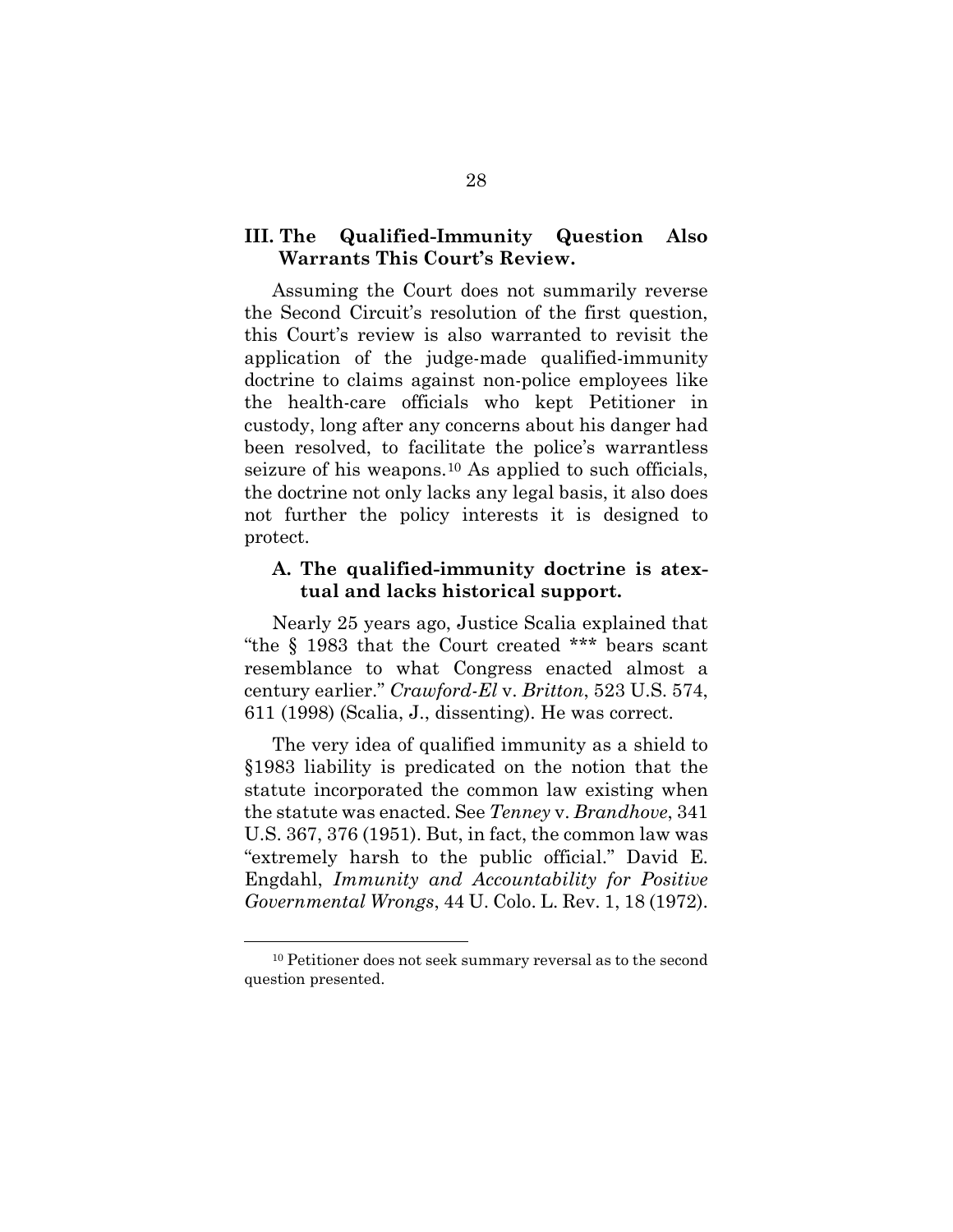As Professor Baude has explained, at common law, "lawsuits against officials for constitutional violations did not generally permit a good-faith defense," the precursor to the modern qualified-immunity doctrine, "during the early years of the Republic." William Baude, *Is Qualified Immunity Unlawful?*, 106 Calif. L. Rev. 45, 55-58 (2018).

Nor was there any basis at common law for the present-day, "objective" qualified-immunity doctrine that replaced the good-faith defense. Indeed, this Court has explained that the now-governing "objective" standard "completely reformulated qualified immunity along principles not at all embodied in the common law." *Anderson*, 483 U.S. at 645; *accord Ziglar*, 137 S. Ct. at 1871 (Thomas, J., concurring in part and in the judgment). Thus, as it stands, the qualified immunity doctrine is an example of the Court's "substitut[ing] [its] own policy preferences for the mandates of Congress." *Ziglar*, 137 S. Ct. at 1872 (Thomas, J., concurring in part and in the judgment).

# <span id="page-40-0"></span>**B. Qualified immunity allows significant violations of constitutional rights to go unanswered.**

Modern qualified immunity doctrine also limits the establishment of the law, preventing individuals from vindicating their constitutional rights. Abrogating qualified immunity as to non-police state actors would go a long way to ameliorating that problem.

Absent qualified immunity, each case alleging a constitutional violation would clarify what the Constitution requires. Yet since this Court in *Pearson*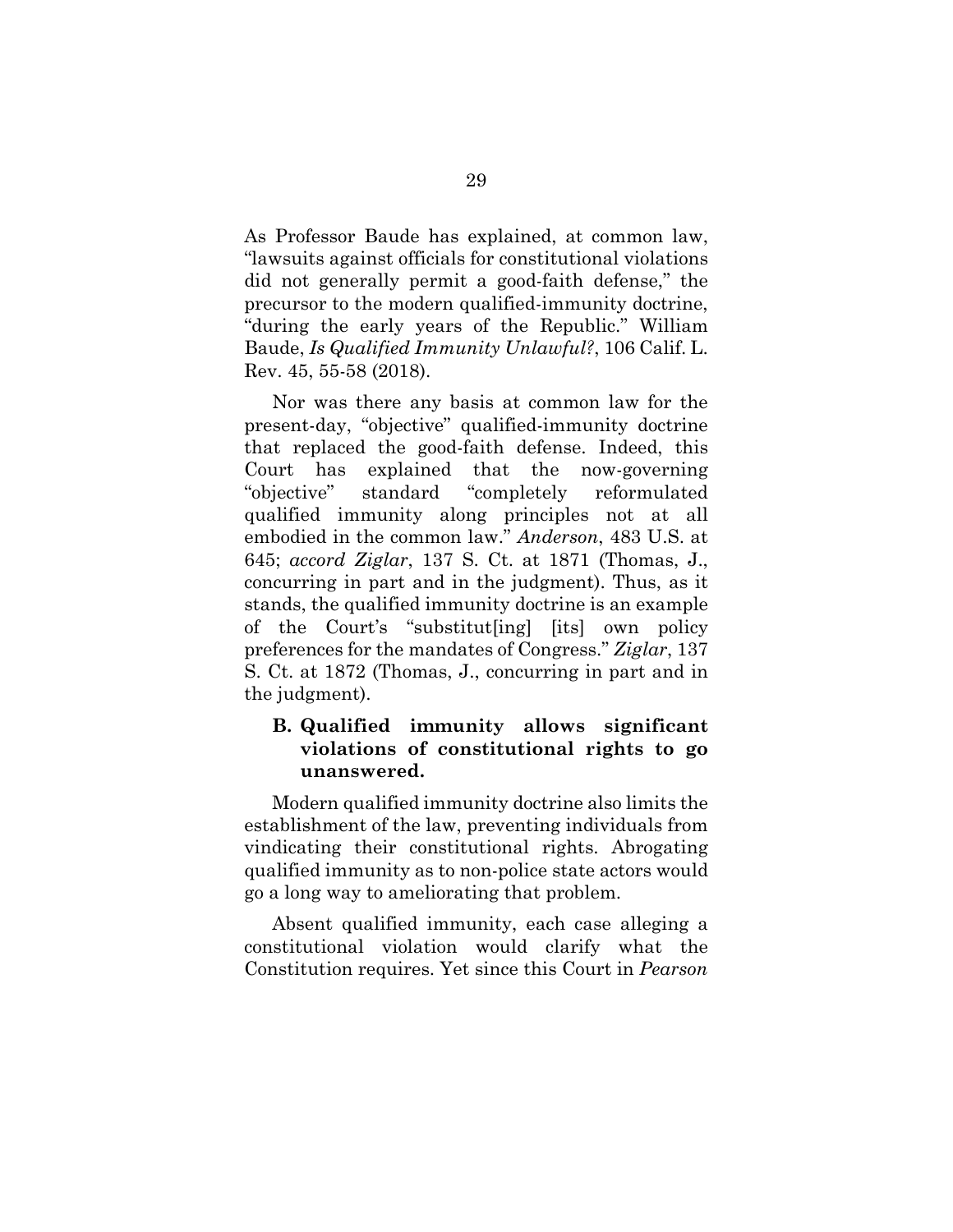v. *Callahan*, 555 U.S. 223 (2009), permitted courts to conduct the two-pronged qualified immunity analysis in any order, courts have frequently granted qualified immunity without ever addressing whether the challenged behavior is unconstitutional. See Aaron L. Nielson & Christopher J. Walker, *The New Qualified Immunity*, 89 S. Calif. L. Rev. 1, 33-51 (2015). As a result, the law is never clarified, $11$  and qualified immunity thus forever shields government actors from liability as "[i]mportant constitutional questions go unanswered precisely because no one's answered them before." *Zadeh* v. *Robinson*, 928 F.3d 457, 479 (5th Cir. 2019) (Willett, J., concurring in part, dissenting in part).

A limited abrogation of qualified immunity would allow more such questions to be answered, thereby giving greater guidance to all public officials.

# <span id="page-41-0"></span>**C. Applying qualified-immunity doctrine to non-police state actors does not further the doctrine's purposes.**

The purposes of qualified immunity also are not served by its application in cases like this. This Court has justified qualified immunity on the theory that, "[w]hen officials are threatened with personal liability for acts taken pursuant to their official duties, they may well be induced to act with an excess of caution or otherwise to skew their decisions in ways that result in less than full fidelity to the objective and independent criteria that ought to guide their conduct." *Forrester* v. *White,* 484 U.S. 219, 223 (1988).

<span id="page-41-1"></span><sup>11</sup> See Joanna C. Schwartz, *How Qualified Immunity Fails*, 127 Yale L.J. 2, 65-66 (2017).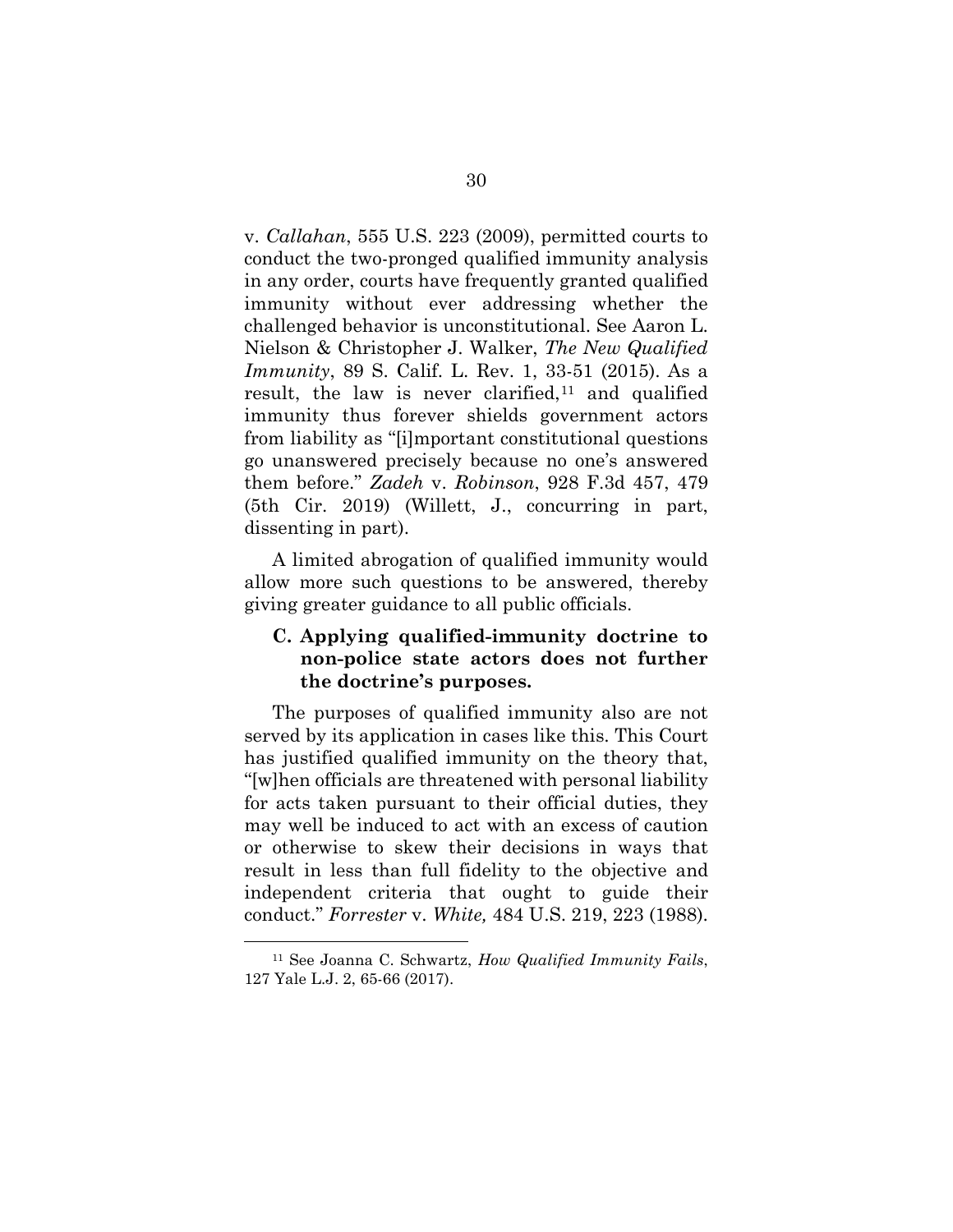Because non-police state actors are typically not faced with the kind of life-or-death situations that require immediate action, shielding them from liability makes little sense.

Here, the non-police state actors acted with no "caution" at all when they confined Petitioner longer than necessary to ascertain that he was not a threat to himself or others. His continued confinement violated the Constitution under this Court's precedents. *O'Connor*, 422 U.S. at 580; accord, *Zinermon* v. *Burch*, 494 U.S. 113, 134 (1990) ("[T]here is no constitutional basis for confining mentally ill persons involuntarily if they are dangerous to no one and can live safely in freedom." (cleaned up)). Yet the Second Circuit held that the "across the board" qualified-immunity doctrine still shielded them.

Nothing in the text or history of §1983 compels the application of the qualified-immunity doctrine to officials *not* tasked—as police are—with making discretionary calls at a moment's notice. Moreover, if qualified immunity did not protect non-police state actors, the law could continue to develop in cases brought against such employees, thereby providing better constitutional guidance to all public officials.

These considerations provide powerful additional reason for review of the qualified-immunity question presented here.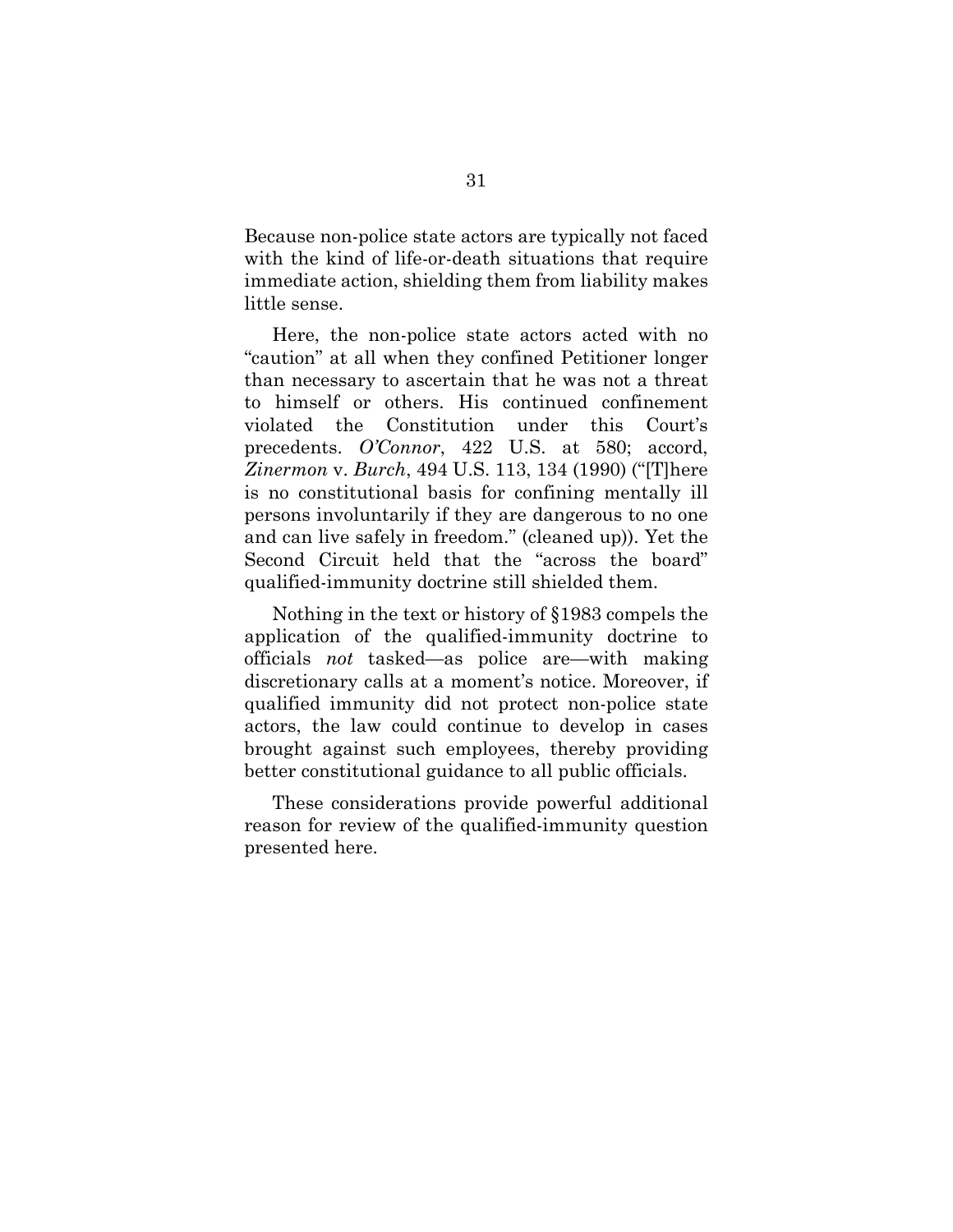# <span id="page-43-0"></span>**IV.This Case Is An Excellent Vehicle For Answering These Important Questions.**

This case presents an ideal vehicle for this Court to answer both questions presented.

1. As to the special-needs exception: Petitioner does not ask this Court to overrule its prior holdings in *Griffin* or *Samson* that the special-needs exception can apply to the homes of those on probation or parole. Rather, Petitioner seeks a return to the wellestablished principles of those cases, and the narrow view of exceptions to the warrant requirement so recently reaffirmed in *Caniglia*. Petitioner simply asks that this Court revoke the Second Circuit's "new permission slip for entering the home without a warrant." *Lange*, 141 S. Ct. at 2019.

Furthermore, because the claim that is the subject of the first question is against the county alone, see Pet. App. 38a n.34, review of that question will not be hindered by the lower courts' finding of qualified immunity as to the individual police officers, like it would be in other cases. See, *e.g.*, *Torres* v. *Madrid*, 141 S. Ct. 989, 1003 (2021) ("We leave open on remand any questions regarding the reasonableness of the seizure, the damages caused by the seizure, and the officers' entitlement to qualified immunity.").

Further, the answer to the first question presented will decide the Fourth Amendment claim against the county. That is because, if its policy is not justified under the "special-needs exception," the warrantless seizure of Petitioner's firearms violated the Fourth Amendment, as the Second Circuit did not apply "any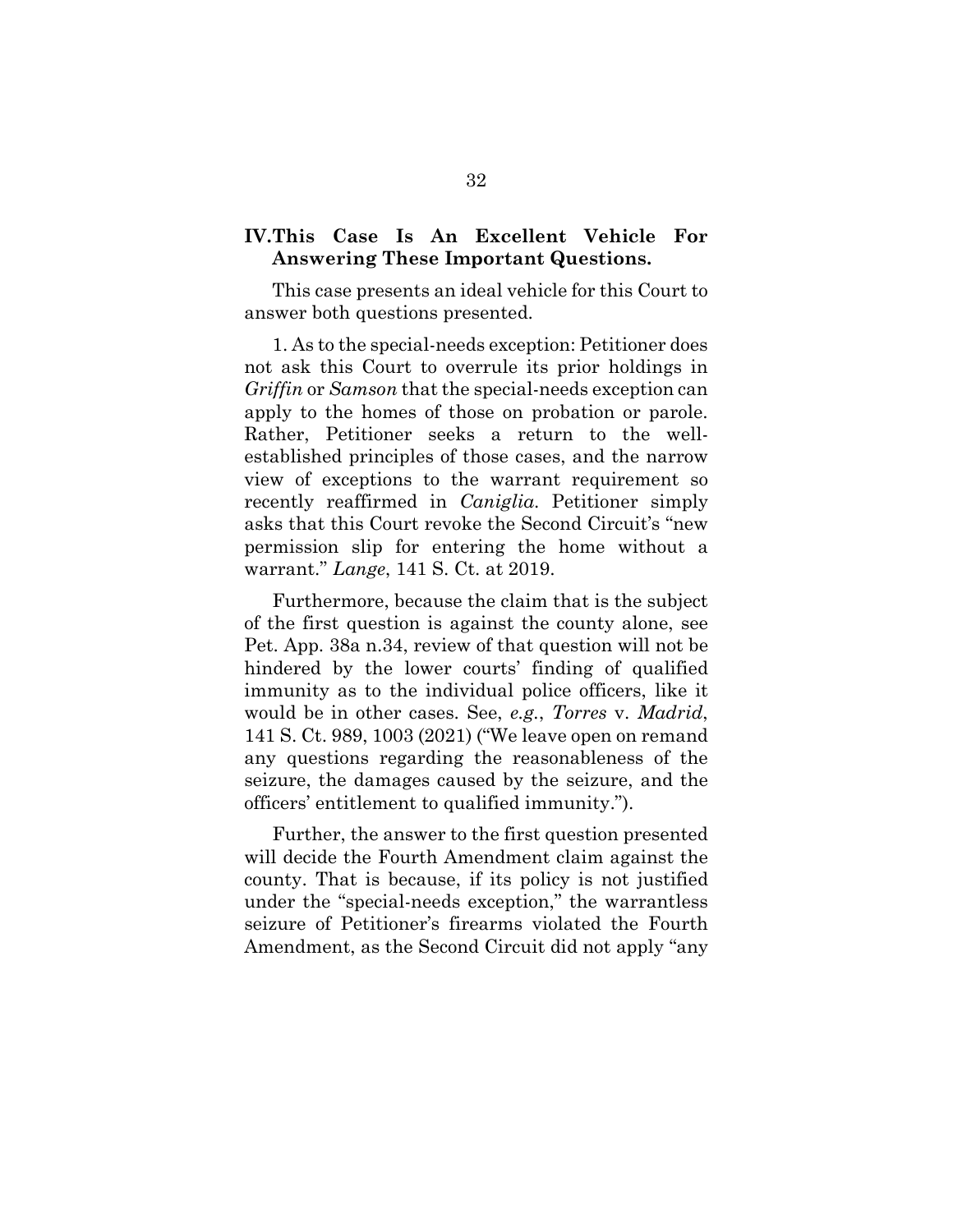other Fourth Amendment exception." Pet. App. 26a n.25.

Moreover, because the policy that the county maintained violated the Fourth Amendment, whether or not the officers complied punctiliously with that policy is irrelevant: Training officers to follow an unconstitutional policy "evidences" such "a deliberate indifference to the rights of" those who live in Suffolk County as to support *Monell* liability. See *City of Canton* v. *Harris*, 489 U.S. 378, 389 (1989) (cleaned up).

The facts in this case thus squarely present the question presented about the special-needs exception.

2. The case also presents an excellent vehicle to reconsider the wisdom of applying the qualifiedimmunity doctrine to non-police state actors. Other cases that come to this Court challenging the reasonableness of continued confinement after a person is determined not to be a risk to himself or others could well arise against police officers, not against state health-care workers. In those cases, review may be hindered by prior decisions holding that the "rationale for the qualified immunity historically granted to the police rests on the difficult and delicate judgments these officers must often make." *Foley*, 435 U.S. at 299.

Here, by contrast, the CPEP state defendants against whom the Fourth Amendment confinement claims were raised had no discretionary authority whatsoever. New York required Petitioner's release as soon as he was cleared by the physician. N.Y. Mental Hygiene Law §9.40(d) ("If at any time it is determined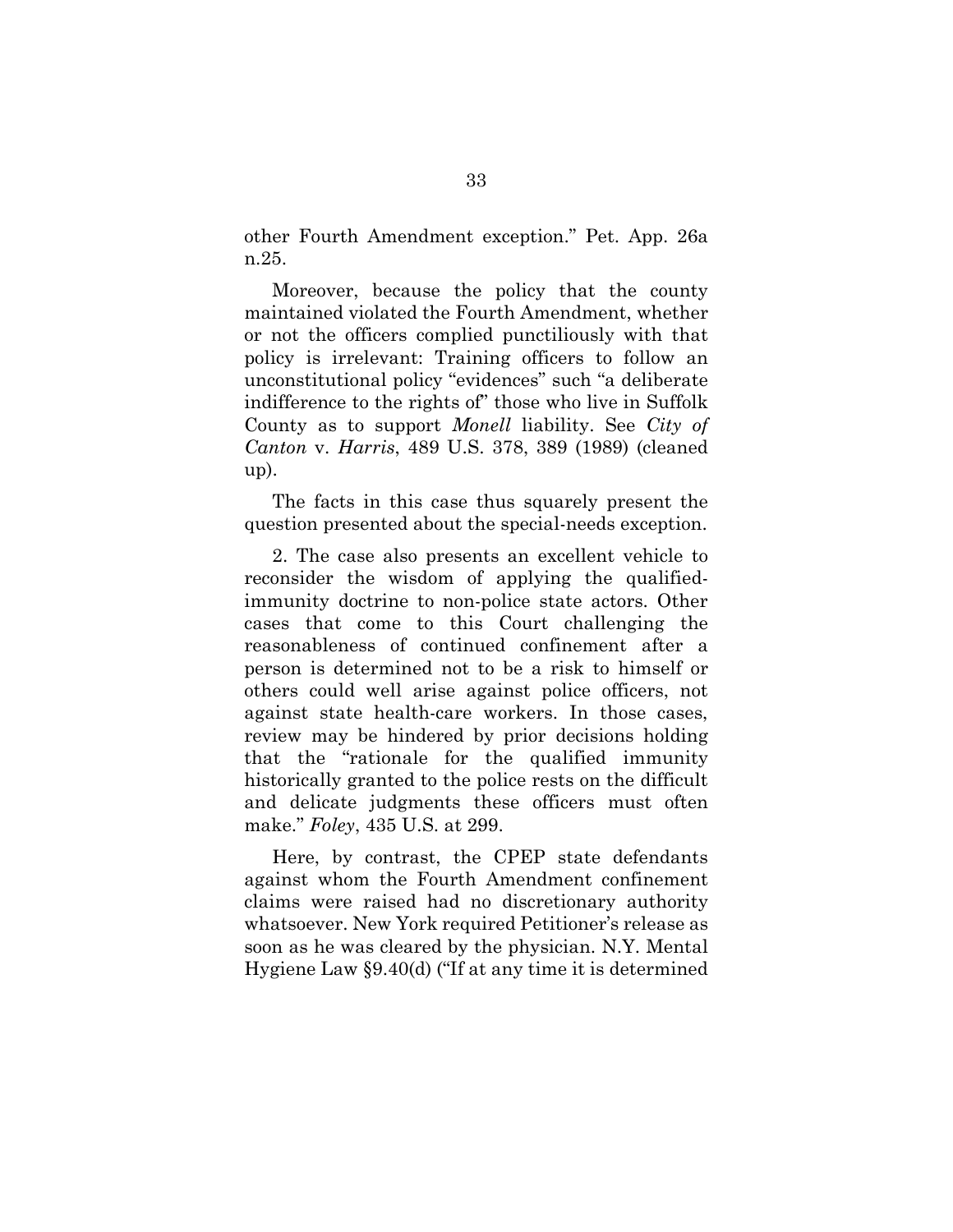that the person is no longer in need of immediate observation, care and treatment in accordance with this section and is not in need of involuntary care and treatment in a hospital, such person shall be released[.]"). Thus, by granting review of the second question presented here, the Court could limit the scope of the judge-made qualified immunity doctrine without having to revisit the "difficult and delicate" judgments that this Court has found to justify qualified immunity to claims against the police.

For these reasons, this case presents an excellent vehicle for deciding both questions presented.

#### **CONCLUSION**

<span id="page-45-0"></span>The Second Circuit's extension of the special-needs exception to the home of a person not on probation or parole is dangerous and wrong. The Court should grant the petition to reverse that court's—and other federal Circuits'—erosion of the Fourth Amendment's protection for the home. The Court should also grant review of the second question presented and narrow the scope of the qualified-immunity doctrine in cases involving non-police state actors.